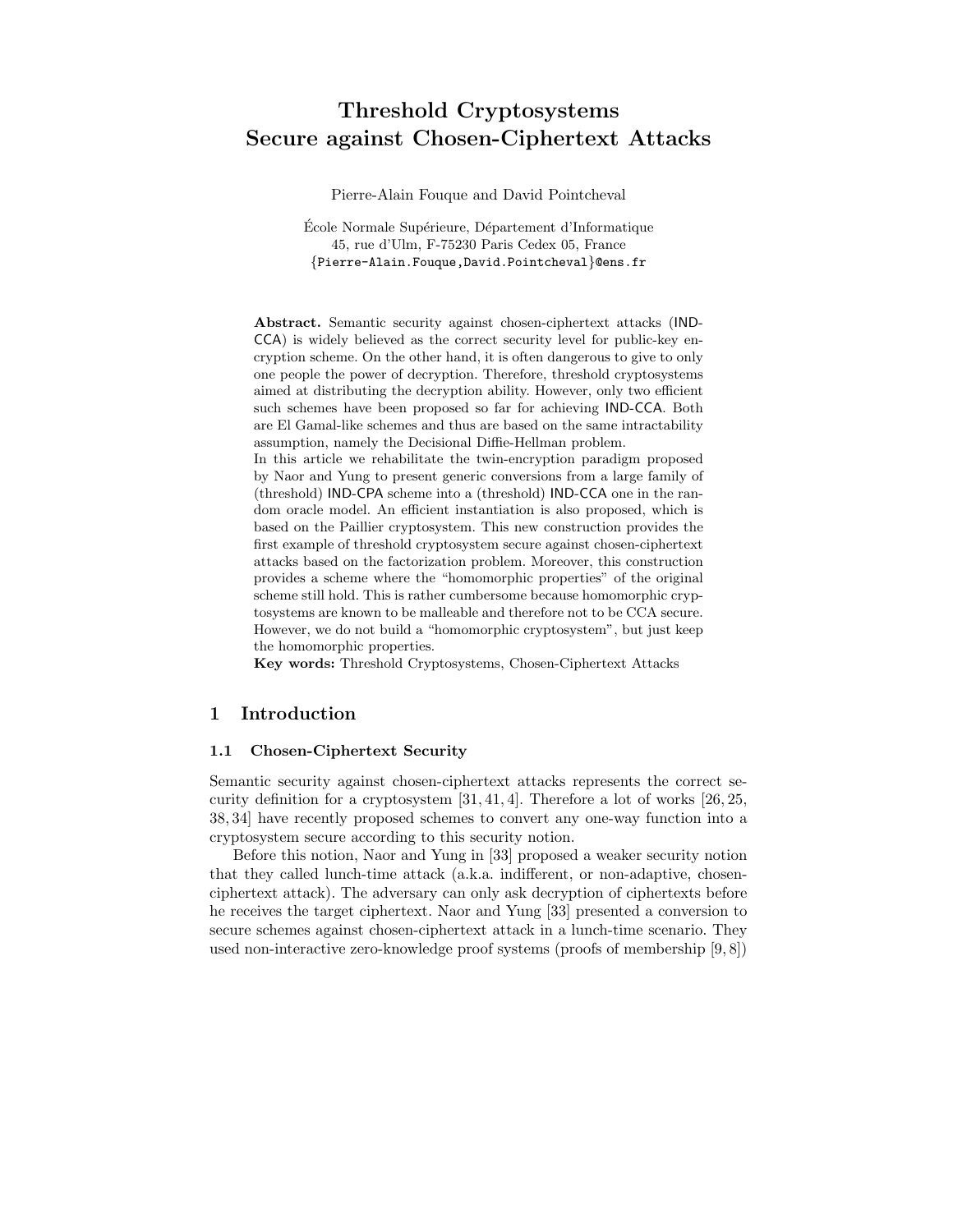to show the consistency of the ciphertext, but not to prove that the people who built the ciphertext necessarily "knew its decryption".

Later Rackoff and Simon [41] refined this construction replacing the noninteractive zero-knowledge proofs of membership by non-interactive zero-knowledge proofs of knowledge. Therefore, when encrypting a message, one furthermore appends a non-interactive proof of knowledge of the plaintext, which leads to (adaptive) chosen-ciphertext secure cryptosystems. Indeed, the sender proves that he knows the plaintext and thus CCA is reduced to CPA.

A similar notion has thereafter been defined, the so-called "plaintext-awareness" [7, 4], which means that when someone builds a valid ciphertext, he necessarily "knows" the corresponding plaintext. Therefore, a decryption oracle is unuseful for an adversary. But this latter notion is meaningful only in the random oracle model [6].

For few years, several efficient schemes have been proposed which achieve this high security level. Most of them have only been proven in the random oracle model [7, 27, 48, 36, 25, 26, 38, 34] using the plaintext-awareness property, but only one in the standard model [14].

#### 1.2 Threshold Cryptosystems

On the one hand, in public-key cryptography in general, the ability of decrypting or signing is restricted to the owner of the secret key. This means that only one people has all the power. Whereas in some situations, such an ability should not be given to only one people, but shared among a group of users, such that a minimal number of them, the threshold, is needed to sign or decrypt.

On the other hand, the goal of cryptography is to withstand attackers. In the case of break-ins, i.e. adversary that can enter into a computer and steal the secret key, public-key systems in general are not protected against exposure of the secret key. As this kind of attacks done by intruders (hackers, Trojan horses) or by corrupted insiders are very common and frequently easy to perform, systems must be protected against them. Threshold cryptography can solve this problem by distributing trust among several components or servers. The secret key is then split into shares and each share is given to one of a group of servers.

First, the key generation process has to be distributed, in order to generate the shares of each server, without trusted party. This has been done in both the discrete logarithm [37, 30, 21], and the RSA [10, 24, 20] settings. For signature schemes, the signing process has been distributed in both environments [43, 29, 28, 22, 40, 47] as well.

For distributing the decryption process, similar techniques can be used, until one just wants to prevent chosen-plaintext attacks from passive adversaries (see below for precise definitions). However, when we want to prevent chosenciphertext attacks, in general, servers cannot start decryption before knowing whether the ciphertext is valid or not because an attacker can be one of these servers and in case of invalid ciphertexts, he had learned some information.

Consequently, when we try to share a cryptosystem, we should not wait until the end of the decryption to know whether the servers can really decrypt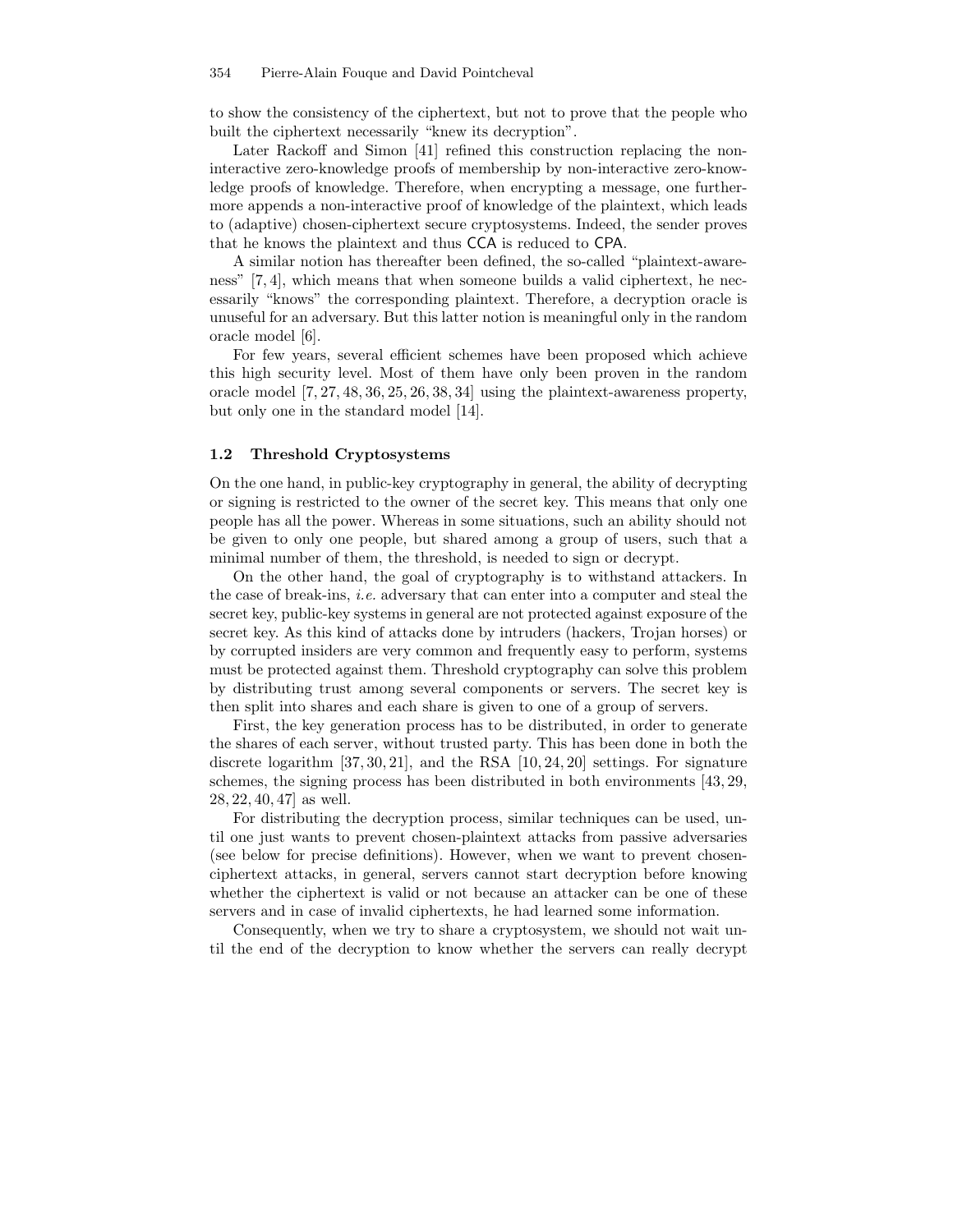or not. Therefore, we have to integrate some proof of validity of the ciphertext that should be publicly verifiable. Unfortunately, most of all the known cryptosystems secure against chosen-ciphertext attacks are not suitable. Indeed, in the decryption processes, the alleged plaintext is decrypted, and the redundancy is checked just before returning the plaintext. Since the redundancy involves a hash function, the final check cannot be done efficiently in a distributed way.

#### 1.3 Related Work

There are two methods to distribute the decryption process of a cryptosystem. Whereas the first one uses randomness, the second follows the model described by Lee and Lim in [32] where the usual decryption process for attaining cryptosystems immune against CCA is reversed: the receiver starts checking whether the ciphertext is valid before decrypting.

The first method has been proposed by Canetti and Goldwasser in [12]. In the Cramer-Shoup cryptosystem [14], the receiver can check the validity of a ciphertext by using one part of the secret key, before decrypting the valid ciphertext using the second part of the secret key. Therefore, one can think that it is easy to share this cryptosystem. Canetti and Goldwasser [12] succeeded in distributing this cryptosystem. But instead of checking the validity of the ciphertext in a first round and decrypting it according to the validity, they proposed a new strategy with only one round. The servers decrypt any ciphertext submitted and the decryption process is randomized. The servers compute  $m$ .  $(v'/v)^s$  where s is a random shared between the servers (part of the secret key),  $v$  the proof inside the ciphertext, and  $v'$  the proof calculated by the servers. In the centralized version, the decryption process verifies whether  $v = v'$  or not. In the distributed version, if the proof is correct,  $(v/v')^s = 1$  and the decryption gives  $m$ , otherwise it returns a random value. Nobody knows if the decrypted message is correct or not if there is no redundancy in the plaintext  $m$ . A solution is to decrypt twice the same ciphertext. If the results are the same, the message was well-formed. The main drawback is that the servers must keep in the secret key a sharing of a random s and hence, the length of the key is linear in the size of the number of decrypted messages. Consequently, even if the basic method with two rounds appears to be slower, it has nice features in term of storage and avoids the need of a protocol to compute a shared random.

This method is unfortunately specific to the Cramer-Shoup cryptosystem. The second method used by Shoup and Gennaro [48] follows Lee and Lim paper [32], with the El Gamal [17] cryptosystem, but in the random oracle model [6]. First, they tried to add a non-interactive zero-knowledge proof of knowledge of discrete logarithm, using the Schnorr signature [44]. But they remarked that the decryption simulation without the secret key would require an exponential time, because of a combinatorial explosion of the forking lemma [39]. This explosion can be avoided under stronger assumption [45]. They finally used non-interactive zero-knowledge proofs of membership (as in [33]) to avoid the rewinding, and thus the combinatorial explosion in the decryption simulation. In fact, the simulation of the decryption process cannot rewind the machine. The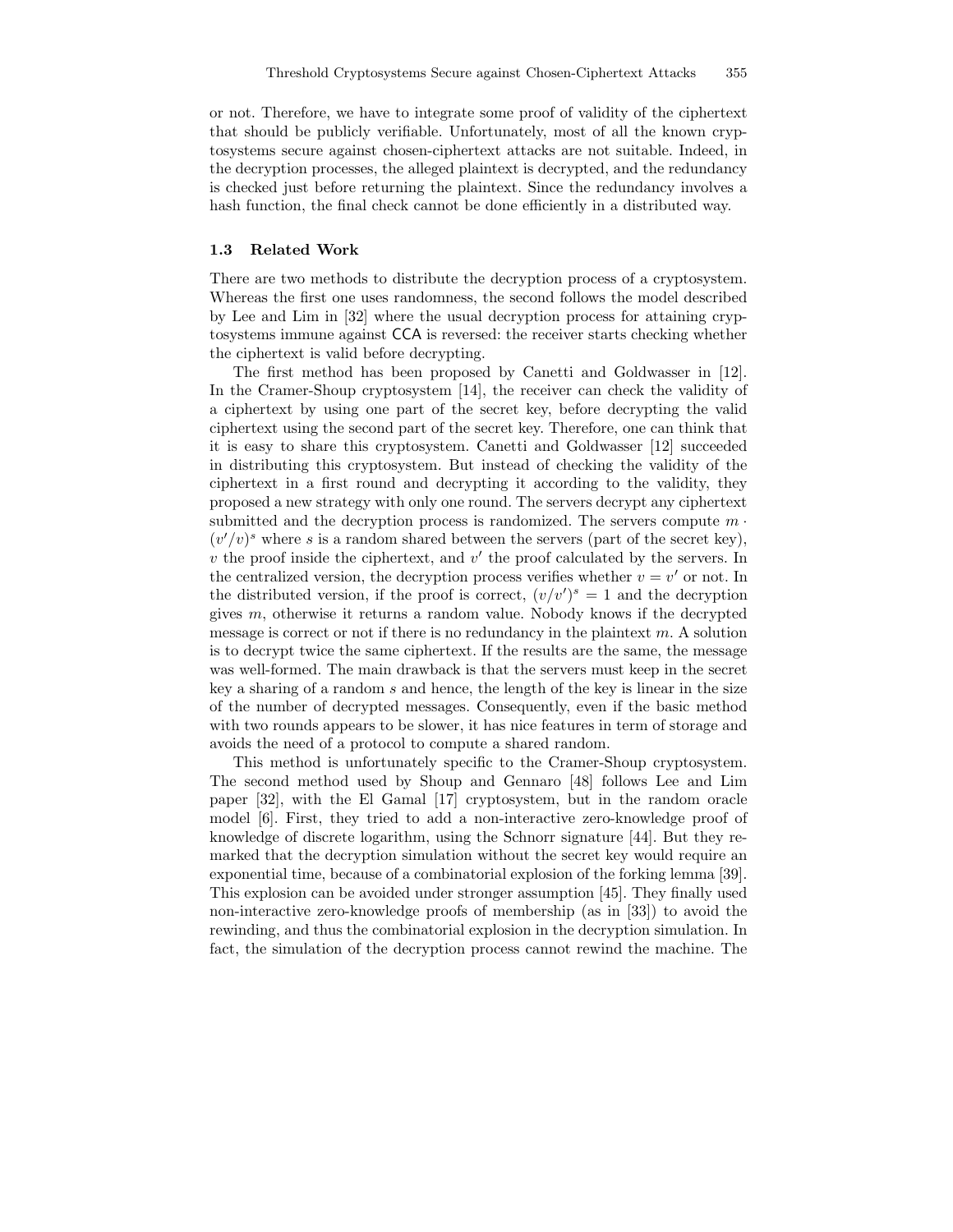problem is the same as in the resettable zero-knowledge setting. Therefore, the same techniques of proof of membership in a hard language can be used [5]. We can note here that the proof of knowledge of Rackoff and Simon is actually a proof of membership. In this cryptosystem, there are two keys as in [33] : one which belongs to the receiver but the other one belongs to the sender. Since the prover has one of the two keys, he can decrypt and obtain the plaintext. Therefore, the proof turns to be a proof of knowledge for a specific sender. The sender can then decrypt messages and since it is a proof of membership we can simulate the proof without using rewinding technique.

#### 1.4 The Basic Tool: Non-Interactive Zero-Knowledge Proof Systems

The model proposed by Naor and Yung strongly uses non-interactive zeroknowledge proofs of language membership in the common random string setting. Because of that, they had to restrict the power of the security model to lunchtime attacks since the adversary could use the target ciphertext and generate a new proof of membership. If the proof was correct, the decryption oracle decrypts it. But Naor and Yung cannot prove that the proof of membership cannot be changed by someone who does not know a witness. Indeed, they did not use any non-malleable property for the non-interactive zero-knowledge proof. Recently, this property has been considered [42], but only for theoretical proof systems.

In this paper, we use the idealized assumption of the random oracle model [6], which assumes that some functions behave like truly random functions. This allows to build efficient non-interactive zero-knowledge proofs, without the common random string setting, which achieve a weaker notion than non-malleability, but strong enough for our purpose, the simulation soundness [42].

**Simulation Soundness.** Let us consider any language  $\mathcal{L}$ , and a non-interactive zero-knowledge proof system for  $\mathcal{L}$ . For any adversary  $\mathcal{A}$ , with access to a proof  $p^*$ , for a word  $x^*$ , in or out of  $\mathcal{L}$ , we consider her ability to forge a new proof p, for a word out of  $\mathcal{L}$ . Therefore, for any adversary  $\mathcal{A}$ , we consider

$$
\mathsf{Succ}^{\mathsf{sim-nizk}}(\mathcal{A}) = \Pr[(x, p) \leftarrow \mathcal{A}(Q) \, | \, x \in \bar{\mathcal{L}} \land (x, p) \notin Q],
$$

having access to a bounded list Q of proven words  $(x^*, p^*)$ , where the word  $w^*$ is any word (in or out of the language  $\mathcal{L}$ ) and  $p^*$  an accepted proof for  $w^*$ . We denote by  $\bar{\mathcal{L}}$  the complement of  $\mathcal{L}$ , and thus all the words out of the language  $\mathcal{L}$ .

More generally, we denote by  $Succ^{sim-nizk}(t)$  the maximal success probability over any adversary, with running time bounded by  $t$ , in forging a new accepted proof for an invalid word, even after having seen a bounded number of accepted proofs on (in)valid words. In our situation, this bounded number will just be one.

This is a stronger notion than the classical soundness for non-interactive zero-knowledge proofs, but a weaker than non-malleability. Indeed, Sahai [42] showed that non-malleability of non-interactive zero-knowledge proofs implies this notion, that he calls simulation soundness.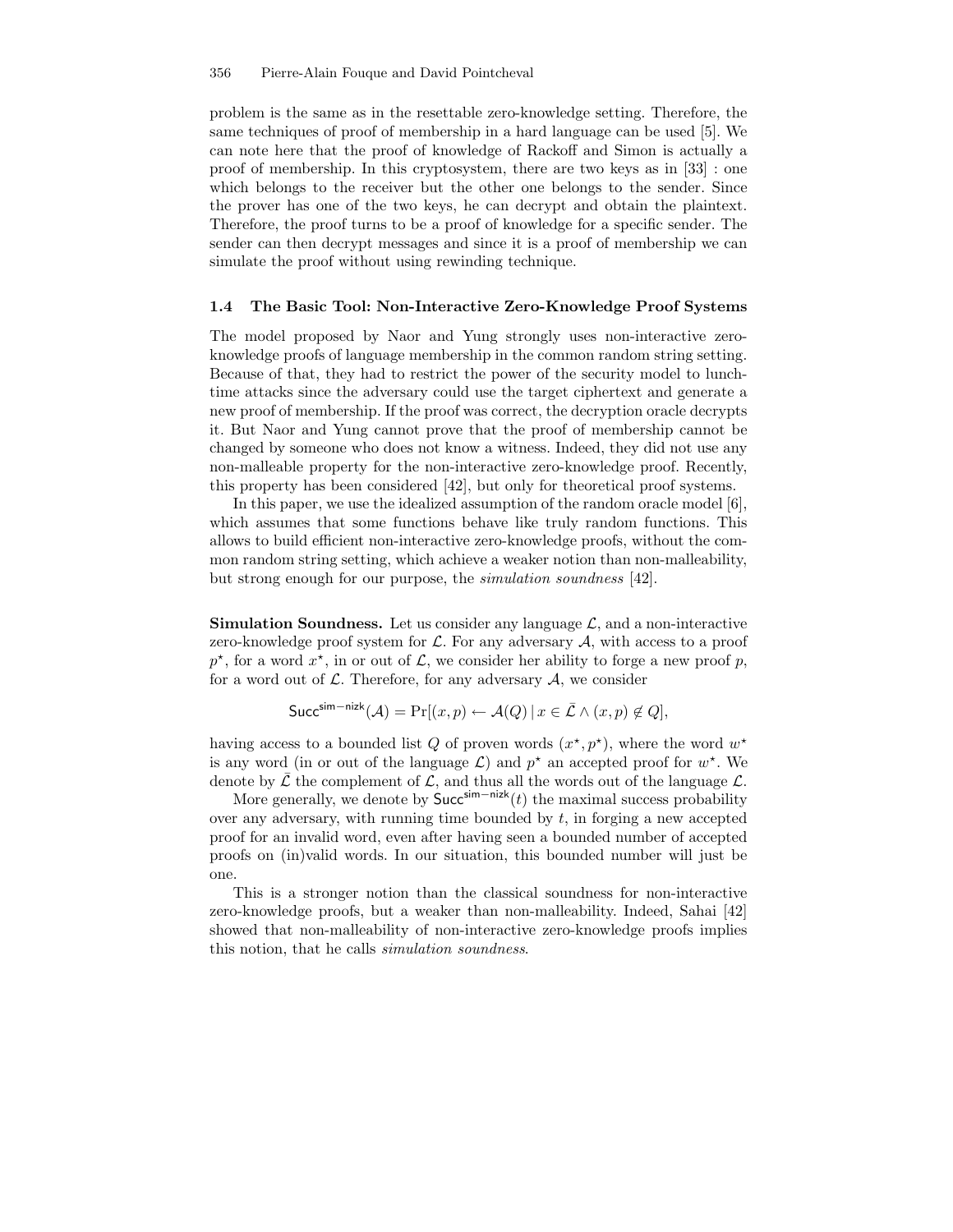As we see in the sequel, in the random oracle model, we can provide efficient proofs which achieve this security level.

#### 1.5 Our solution

Fujisaki and Okamoto [26] proposed a generic conversion from any IND-CPA cryptosystem into an IND-CCA one, in the random oracle model [6]. In this paper, we revisit the twin-encryption technique of Naor and Yung [33], by providing a generic conversion from any IND-CPA cryptosystem into an IND-CCA one with publicly verifiable validity of the ciphertext (in front of the same kind of adversary, see below). Namely, this conversion provides threshold cryptosystems strongly secure. We furthermore present practical instantiations in the random oracle model, which achieve IND-CCA against active and adaptive adversaries.

## 2 Security Model

#### 2.1 The Network

We assume a group of  $\ell$  (probabilistic) servers, all connected to a common broadcast medium, called the communication channel. It can be an asynchronous channel like the Internet.

## 2.2 The Adversary

The adversary is computationally bounded and it can corrupt servers at any time by viewing the memories of corrupted servers (passive adversary), and/or modifying their behavior (active adversary). The adversary decides on whom to corrupt at the start of the protocol (static adversary). We also assume that the adversary corrupts no more than t out of  $\ell$  servers throughout the protocol, where  $\ell \geq 2t + 1$ .

#### 2.3 Threshold Cryptosystems

A t out of  $\ell$  threshold cryptosystem consists of the following components:

- A key generation algorithm  $K$  that takes as input a security parameter in unary notation  $1^k$ , the number  $\ell$  of decryption servers, and the threshold parameter t; it outputs a *public key* pk, a list  $sk_1, \ldots, sk_\ell$  of private keys (which represents a sharing of the private key  $sk$ ) and a list  $vk_1, \ldots, vk_\ell$  of verification keys.
- An encryption algorithm  $\mathcal E$  that takes as input the public key pk and a cleartext  $m$ , and outputs a ciphertext  $c$ .
- Several decryption algorithms  $\mathcal{D}_i$  (for  $1 \leq i \leq \ell$ ) that take as input the public key pk, the private key  $sk_i$ , a ciphertext c, and output a *decryption share*  $\sigma_i$ (which may include a verification part to achieve robustness).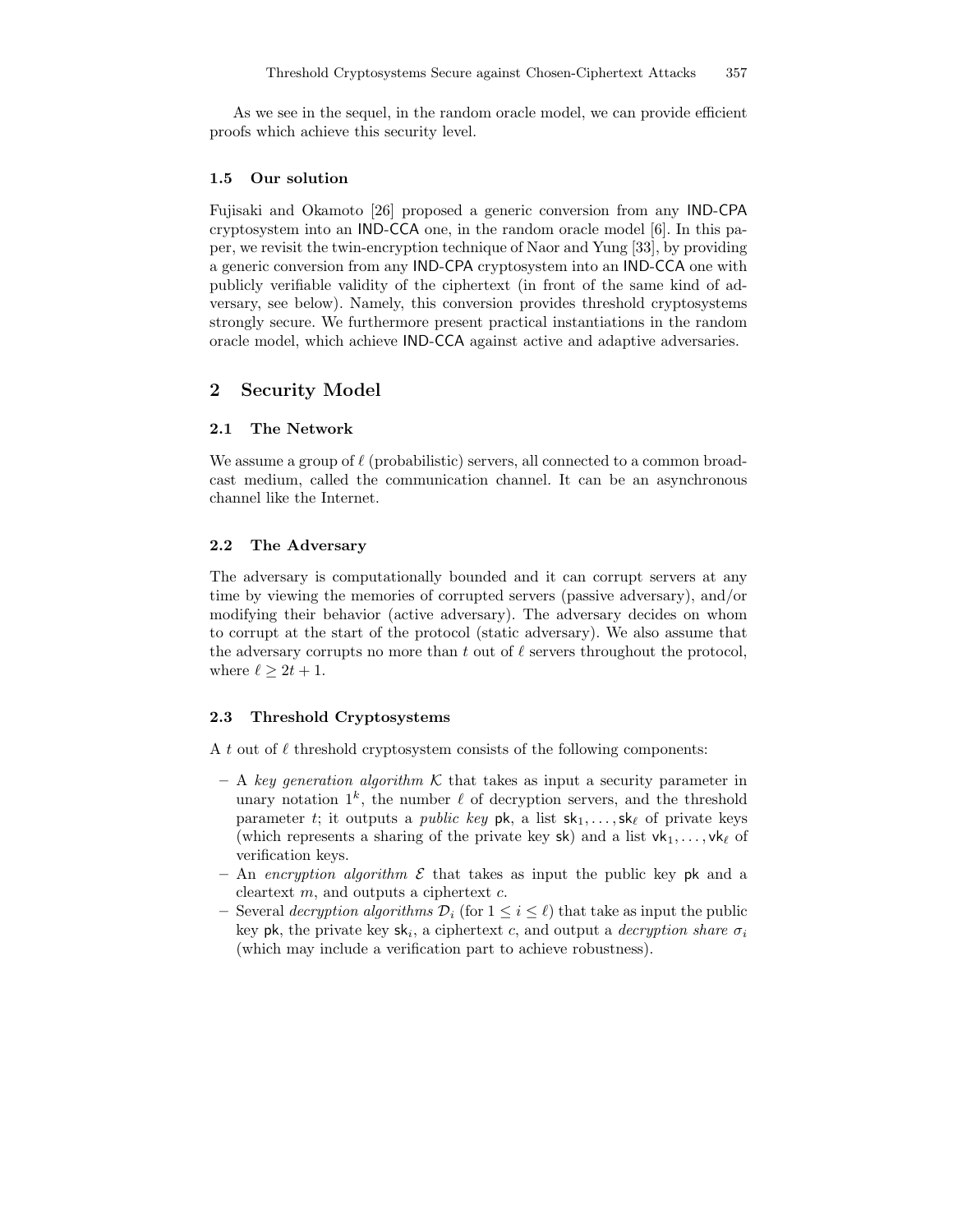- 358 Pierre-Alain Fouque and David Pointcheval
- A recovery algorithm that takes as input the public key pk, a ciphertext c, and a list  $\sigma_1, \ldots, \sigma_\ell$  of decryption shares (or at least  $t+1$  of them), together with the verification keys  $vk_1, \ldots, vk_\ell$ , and outputs a cleartext m or rejects if less than  $t+1$  decryption shares are correct in the case of active adversaries. All users can run this algorithm.

## 2.4 Security Notions

In this section, we define the game an adversary plays and tries to win in order to achieve the goal of the attack. Adversary against threshold cryptosystems tries to attack the two following properties :

- Security of the underlying primitive. In the case of cryptosystem, it means one-wayness, semantic security [31], or non-malleability [16].
- Robustness. This means that corrupted players should not be able to prevent uncorrupted servers from decrypting ciphertexts. This notion is useful only in the presence of active adversaries. In other terms, it means that the decryption service is available even if the adversary can send bad decryption shares.

A user who wants to decrypt a ciphertext c sends it to a special server, called the combiner, who forwards it to all servers. The servers start checking the validity of the ciphertext, then compute a decryption share  $\sigma_i$  and eventually return it to the combiner. This latter combines the decryption shares to obtain the plaintext  $m$  and returns it to the user. If we want to withstand active adversaries, the combiner must decide when he receives decryption shares  $\sigma_i$  whether they are valid or not. A nice way is to use checking protocols [23], and verification keys are consequently needed. The goal of checking protocols is to allow each server to prove to others that it has achieved its task correctly.

Semantic Security. In the following, we focus on the semantic security [31] goal, denoted IND, and forget any other security notions (one-wayness and nonmalleability.) Therefore, the game to consider is the following :

- 1. The key generation algorithm  $K$  is run. The adversary therefore receives the public key pk. With this public key, the adversary has the ability to encrypt any plaintext of his choice (hence the basic "chosen-plaintext attack").
- 2. The adversary chooses two cleartexts  $m_0$  and  $m_1$ . These are given to an "encryption oracle" that chooses  $b \in \{0,1\}$  at random, encrypts  $m_b$  and gives the ciphertext  $c$  to the adversary.
- 3. At the end of the game, the adversary outputs  $b' \in \{0, 1\}$ . We say that the adversary wins the game if  $b' = b$ .

Semantic security against chosen-plaintext attack means that for any polynomial time bounded adversary,  $b' = b$  with probability only negligibly greater than  $1/2$ .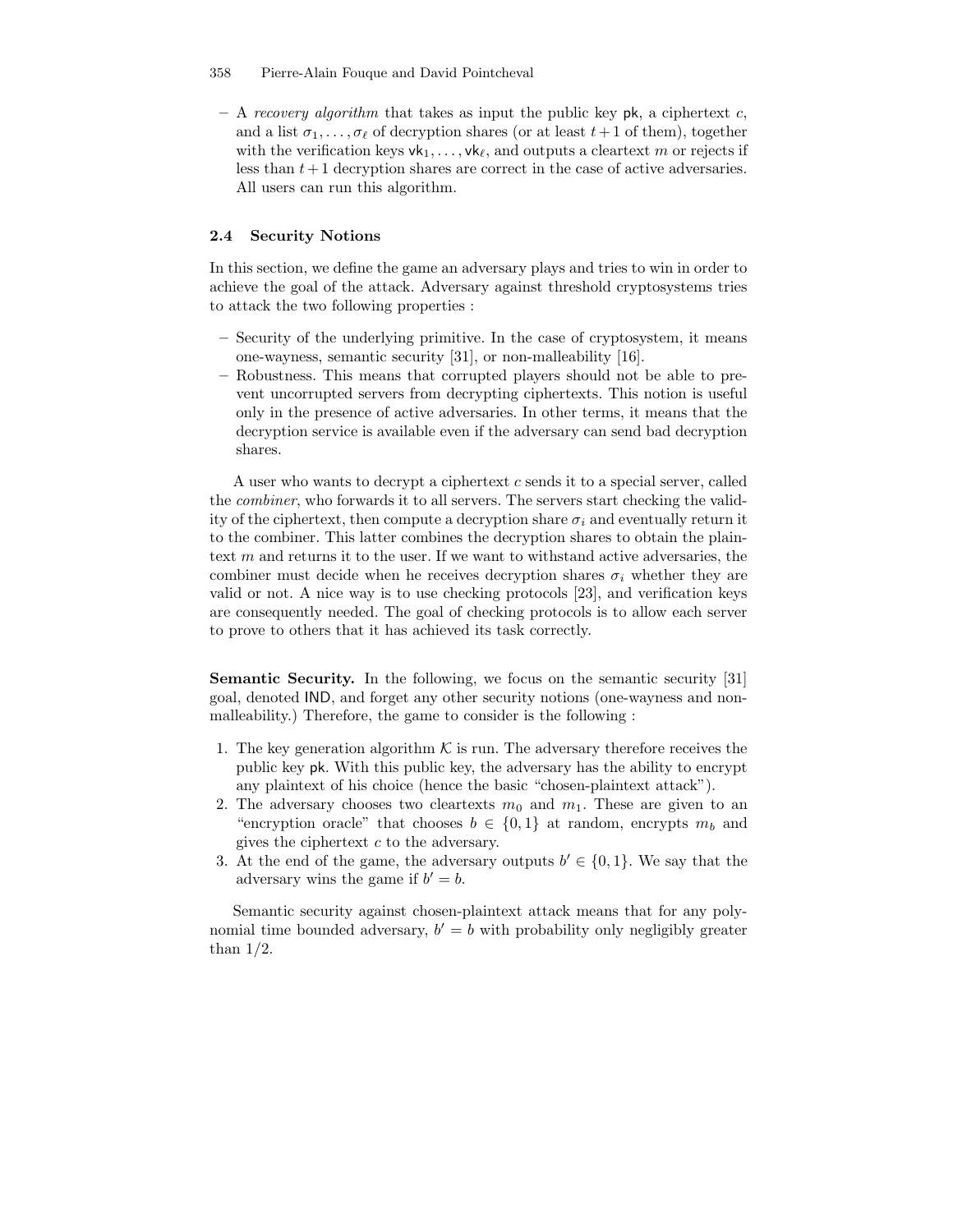Chosen Ciphertext Attacks. A stronger attack is usually considered, the so-called chosen-ciphertext attack [41], in which the adversary is given a full access to the decryption oracle  $\mathcal{D}_{sk}$ , feeding it with any ciphertext. It therefore obtains the corresponding plaintext, or the "reject" answer. There is the trivial restriction not to ask the challenge ciphertext.

Threshold Security. The above attacks are the classical attacks in the standard (non-threshold) setting of the cryptosystem. Even if it is a threshold one, the view of the adversary is the same as if there would be only one secret key. However, in the threshold setting, we have to consider the leakage of decryption shares. To this aim, we give a new oracle access to the adversary: the adversary is given a full access to the decryption oracles  $\mathcal{D}_{\mathsf{sk}_i}$ , but feeding them with a valid pair of plaintext-ciphertext. It therefore obtains the decryption share  $\sigma_i$ . If the pair is not valid (the ciphertext does not encrypt the given plaintext) the oracle may output anything [19]. This is therefore the basic security notion (for both IND-CPA and IND-CCA) in the threshold setting: IND-TCPA and IND-TCCA respectively.

As explained in the motivation of threshold cryptosystems, such a scheme should resist to the corruption of some servers. Therefore, we have to consider this situation, which means that the adversary has control of some servers:

- still playing honestly the adversary is thus a passive adversary. He has access to any internal data of some servers, but cannot modify their behavior.
- or modifying their behavior the adversary is then an **active** adversary.

To sum up, we have several possible mixes of attacks and adversaries: the chosen-plaintext (CPA) or chosen-ciphertext (CCA) attacks, performed by passive (-Passive) or active (-Active) adversaries. According to the choice of corrupted servers, we consider adaptive or non-adaptive adversaries. Non-adaptive adversaries make their choice first (before anything else), whereas adaptive ones make their choice along the attack, adaptively. It has been proven that passive and adaptive adversaries are equivalent to passive and non-adaptive adversaries, when the number of servers is logarithmic [11].

One may remark that in the particular case where  $\ell = 1$  and  $t = 0$ , we are back to the classical situation, where passive/active and (non)-adaptive adversaries are meaningless.

# 3 Generic Conversions into IND-CCA Cryptosystems

In this section, we revisit the twin-encryption paradigm proposed by Naor and Yung [33], while assuming that  $(K, \mathcal{E}, \mathcal{D})$  is a (possibly threshold) cryptosystem which already achieves semantic security against chosen-plaintext attacks (IND-CPA or IND-TCPA, in the threshold setting). Then, we provide a new scheme which prevents CCA (or TCCA, resp.) whatever the kind of adversary.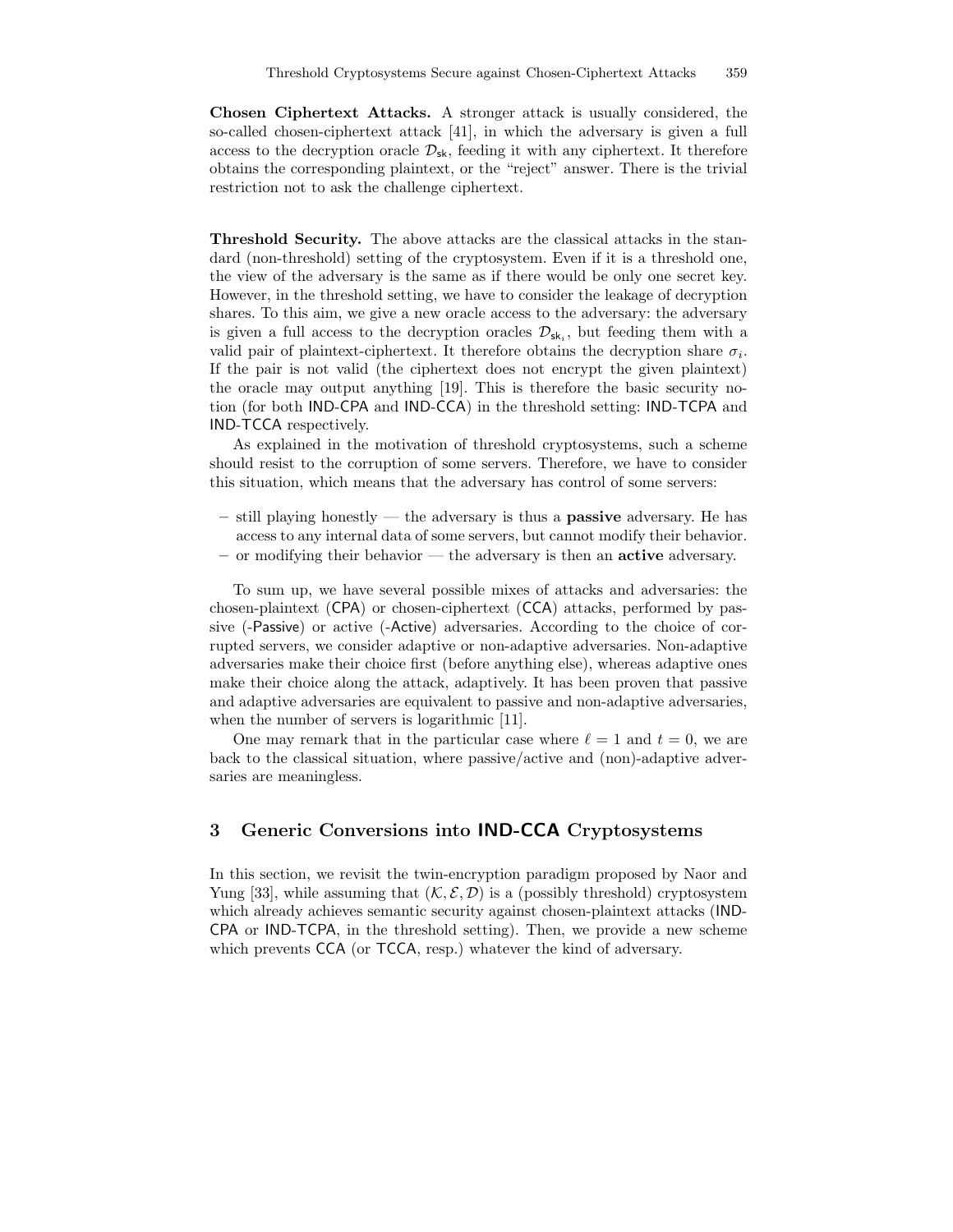#### 3.1 Generic Conversion GC

The Key Generation:  $\mathbf{K}(1^k)$  runs twice  $\mathcal{K}(1^k)$  to get two public keys (pk, pk'), which represent the new public key  $\mathbf{P}$ K. The same way, one defines the new set of secret keys as  $\mathbf{SK} = {\{\mathbf{SK}_i\}_{1 \leq i \leq \ell}} = {\{\mathsf{sk}, \mathsf{sk'}\}} = {\{\mathsf{sk}_i, \mathsf{sk}_i'\}_{1 \leq i \leq \ell}}$  and the new set of verification keys  $\mathbf{V}\mathbf{K} = {\{\mathbf{V}}\mathbf{K}_i\}_{1\leq i\leq \ell}} = {\{\mathsf{vk}, \mathsf{vk}'\}} = {\{\mathsf{vk}_i, \mathsf{vk}_i'\}_{1\leq i\leq \ell}}.$ 

#### Encryption of m

- one first encrypts twice m under pk and pk',  $a_0 = \mathcal{E}_{\mathsf{pk}}(m)$  and  $a_1 = \mathcal{E}_{\mathsf{pk}'}(m)$ ;
- one then builds a proof that both ciphertexts encrypt the same plaintext under the keys pk and pk' respectively,  $c = \text{Proof}[\text{pk}, \text{pk}', \mathcal{D}_{\text{sk}}(a_0) = \mathcal{D}_{\text{sk}'}(a_1)].$

Partial Decryption of  $(a_0, a_1, c)$ 

- the server checks the validity of the proof  $c$ ;
- it computes both decryption shares of the ciphertexts  $a_0$  and  $a_1$  (only one could be enough, but the same random choice should be done by all the servers).

It is then possible to reconstruct the plaintext, using the recovery algorithm.

With this generic construction, it is not clear that the proof  $c$  does not leak any information (as remarked in [33]), furthermore such a proof can seldom be done efficiently in the standard model. However, the random oracle model allows to make efficient non-interactive zero-knowledge proofs [39].

#### 3.2 Non-Interactive Zero-Knowledge Proofs

In order to make the following proof to work, we need a strong security notion about the proof  $c$  on the language

$$
\mathcal{L} = \{(\mathsf{pk}, \mathsf{pk}', \mathcal{E}_{\mathsf{pk}}(m), \mathcal{E}_{\mathsf{pk}'}(m)) \, | \, \forall m \},
$$

called simulation soundness [42].

Indeed, we want that any adversary A, having seen a pair  $(x^*, c^*)$ , where  $x^* = (\mathsf{pk}, \mathsf{pk}', \mathcal{E}_{\mathsf{pk}}(m), \mathcal{E}_{\mathsf{pk}'}(m'))$  (with  $m = m'$  but also possibly  $m \neq m'$ ) and  $c^*$ an accepted proof for  $x^*$ , has a negligible success probability in forging a new proof c for a word  $x \notin \mathcal{L}$ :

$$
\mathsf{Succ}^{\mathsf{sim}-\mathsf{nizk}}(\mathcal{A}) = \Pr[(x, c) \leftarrow \mathcal{A}(x^\star, c^\star) \, | \, x \in \overline{\mathcal{L}} \land (x, c) \neq (x^\star, c^\star)].
$$

The idea behind this success probability is that the adversary should not be able to build a new proof from previous ones, excepted for valid words (which means in  $\mathcal{L}$ ). Indeed, one cannot avoid the adversary to build an accepted proof for a correct word chosen by herself, and in such a case the ciphertext is valid.

Furthermore, the adversary has access to a proof for a word in  $\mathcal{L}$ , or maybe out of  $\mathcal{L}$ , because the simulator will sometimes create an accepted proof for a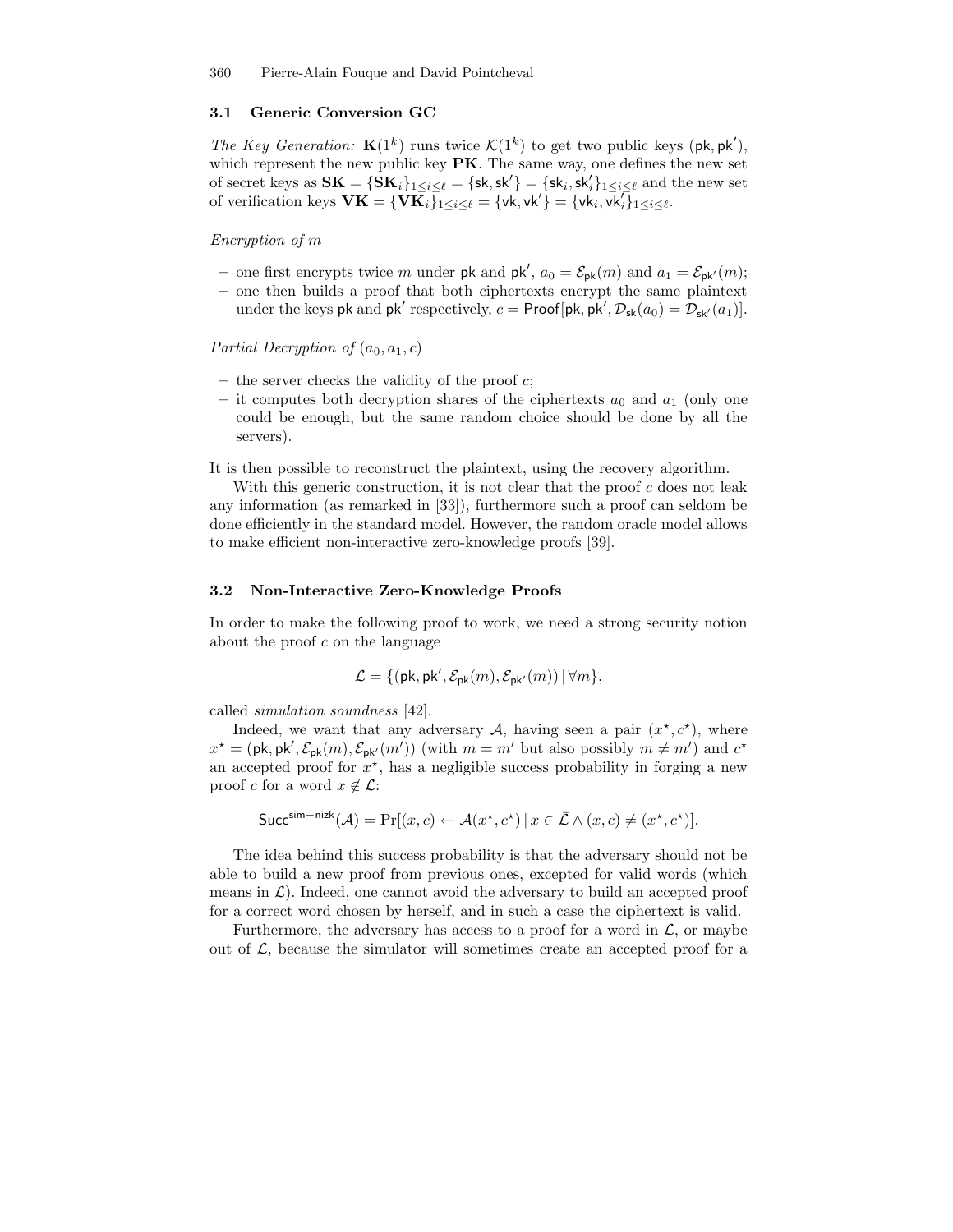word that is not in  $\mathcal{L}$ . Such a proof should not give any further information to the adversary either.

The proof c convinces everybody that the ciphertext is valid before starting the decryption. In the security proof, the decryption simulator knows one secret key. But the challenge ciphertext will not necessarily be a valid one (possibly with two distinct encrypted messages). Thanks to the random oracle model, it is still possible to simulate, in an indistinguishable way, an accepted proof even for such a wrong string, under the assumption of the intractability of the problem of deciding membership (a weaker assumption than the semantic security of the underlying cryptosystem).

Finally, we present some practical non-interactive zero-knowledge proofs, which are easily proven to be simulation-sound using the forking lemma technique [39].

## 3.3 Security Proof

We show that from any adversary  $A$  against IND-CCA of twin scheme, we can build an adversary  $\beta$  against IND-CPA of the original scheme, first only considering passive adversaries.

#### 3.4 Passive Adversaries

**Theorem 1.** Given an IND-CPA (or IND-TCPA) cryptosystem  $S$ , the twin conversion provides an IND-CCA (or IND-TCCA, resp.) cryptosystem  $S_{tw}$ , in the random oracle model.

*Proof.* Our proof proceeds by reduction. Given a  $(t, \varepsilon)$ -adversary A against our scheme  $S_{tw}$  in the sense of IND-CCA, we build a  $(t', \varepsilon')$ -attacker B against scheme S where  $t' = t$  and  $\varepsilon' = (\varepsilon - 9 \cdot \text{Succ}^{\text{sim}-\text{mixk}}(t))/4$ .

First of all, one can note that if a (classical) cryptosystem is IND-CPA, then if we encrypt the same message under two different public keys, the resulting twin-cryptosystem is still IND-CPA. This result can be shown by applying hybrid techniques [31] and it has already been formally proven in [3, 2], with a advantage loss (divided by 2).

Now, we show how to make the reduction. The attacker  $\beta$  receives a given public key pk and we show how this attacker can use the adversary  $A$  that breaks IND-CCA to win the game (IND-CPA). The simulator  $\mathcal{B}$  runs  $\mathcal{K}(1^k)$  and gets ( $pk$ ,  $sk' = {sk'_{i}}$ ). He tosses a coin b, and sets  $pk_{b} = pk$ , while  $pk_{1-b} = pk'$ . Then, he sends  $(\mathsf{pk}_0, \mathsf{pk}_1)$  to A.

At the step 2 in the game, the adversary A outputs two messages  $m_0, m_1$ . The simulator  $\beta$  sends them to the challenger: the challenger chooses at random a bit b' and encrypts  $m_{b'}$  under  $\mathcal{E}_{\mathsf{pk}_b}$ , yielding to  $a_b^* = \mathcal{E}_{\mathsf{pk}_b}(m_{b'}).$ 

Then, B tosses a new coin b'' at random and computes  $a_{1-b}^* = \mathcal{E}_{\mathsf{pk}_{1-b}}(m_{b''})$ and sends to the adversary the target ciphertext  $y^* = (a_0^*, a_1^*, c^*)$ , where  $c^*$  is a simulated proof of correctness of  $a_0^*$  and  $a_1^*$ , which can be done in an indistinguishable way in the random oracle model, under the intractability of the decision problem: do  $a_0^*$  and  $a_1^*$  encrypt the same message?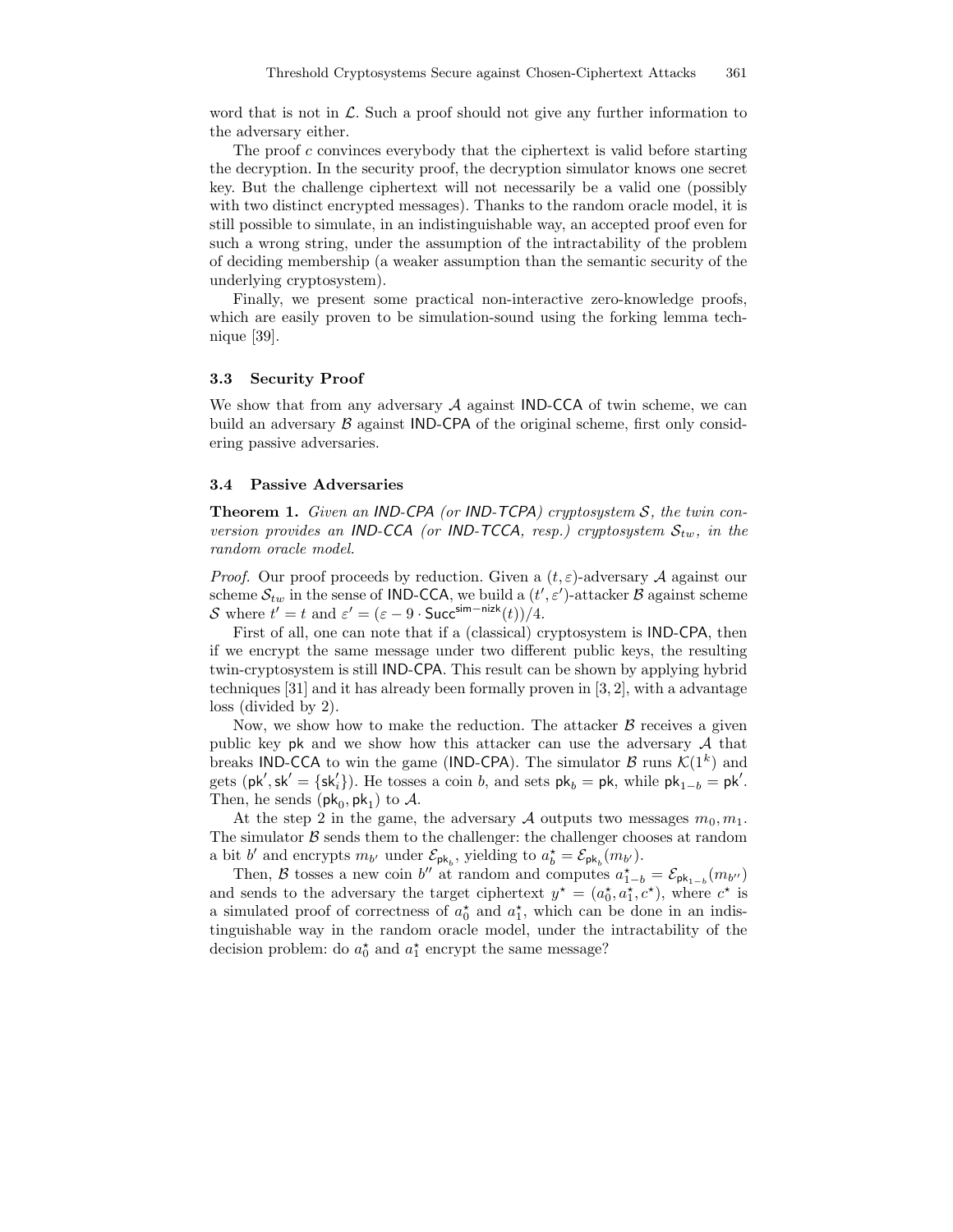#### 362 Pierre-Alain Fouque and David Pointcheval

Now, we show how to simulate the decryption oracle. Adversary  $A$  can perform queries  $y = (a_0, a_1, d)$  to the decryption oracle, at any time, where  $a_i = \mathcal{E}_{\mathsf{pk}_i}(m)$  and c is a proof of correctness of the ciphertext. The simulator B easily decrypts  $a_{1-b}$ , as he knows the secret keys related to  $\mathsf{pk}_{1-b} = \mathsf{pk}'$ . If the proof is correct we know that  $a_0$  and  $a_1$  encrypt the same value m. This simulation is perfect. If the proof is not correct, but accepted, the adversary had broken the simulation soundness, after having seen only one proof.

Finally,  $A$  answers with a bit  $b^*$ , which is output by  $B$ . Since the simulation may not be perfect, the adversary may never stop. In this latter case, after a time-out, B flips a coin  $b^*$ . This latter has won if  $b^* = b'$ , and thus with probability

$$
\frac{\varepsilon' + 1}{2} = \Pr[b^{\star} = b' \land \mathsf{NIZK}] + \Pr[b^{\star} = b' \land \neg \mathsf{NIZK}] \ge \Pr[b^{\star} = b' \mid \mathsf{NIZK}] \cdot \Pr[\mathsf{NIZK}].
$$

In the above formula, NIZK denotes the event that none of the proofs sent by the adversary to the decryption oracle breaks the simulation soundness, after having possibly seen one proof.

Indeed, if the adversary can forge proofs of membership, for wrong words, the simulator will always answer with the message encrypted under  $pk'$ . Therefore, the adversary can decide which key has the simulator.

However, under the assumption NIZK, saying that the adversary did not forge a wrong proof, our simulation of the decryption oracle is perfect. Then, using the notation pr for probabilities under this assumption:

- in the case  $b'' = b'$ , the simulation is perfect. Indeed, the challenge ciphertext is a valid ciphertext, and all the decryption queries are valid ciphertexts (under the NIZK assumption). And thus, the advantage is greater than  $\varepsilon/2$ , thanks to results about multicast encryption  $[2,3]$  (excepted a possible advantage in the real game thanks to an attack on the soundness). Thus

$$
\text{pr}[b^{\star}=b'\,|\,b''=b']\geq \frac{\varepsilon/2+1}{2}-\Pr[\neg \text{NIZK}]=\frac{\varepsilon}{4}+\frac{1}{2}-\Pr[\neg \text{NIZK}].
$$

– in the case  $b'' \neq b'$ , even a powerful adversary that can decrypt  $a_0$  and  $a_1$ , will obtain  $m_0$  and  $m_1$ . Therefore, he cannot get any advantage. However, the adversary who detects it may choose to never stop, or to cheat. If she decides to never stop, the time-out makes  $\beta$  to flip a coin. If she tries to cheat, she has no information about b'. Then,  $\mathsf{pr}[b^* = b' | b'' \neq b'] = 1/2$ .

Therefore,

$$
\frac{\varepsilon' + 1}{2} \ge \left( \frac{\text{pr}[b^{\star} = b' \mid b'' = b'] + \text{pr}[b^{\star} = b' \mid b'' \ne b']}{2} \right) \cdot \Pr[\text{NIZK}]
$$

$$
\ge \frac{1}{2} \cdot \left( \frac{\varepsilon}{4} + 1 - \Pr[\neg \text{NIZK}] \right) \cdot \Pr[\text{NIZK}] \ge \frac{1}{2} \cdot \left( \frac{\varepsilon}{4} + 1 - \frac{9}{4} \cdot \Pr[\neg \text{NIZK}] \right).
$$

And thus,

$$
\varepsilon' = 2\Pr[b^\star = b'] - 1 \ge \frac{\varepsilon - 9 \cdot \Pr[\neg \mathsf{NIZK}]}{4}
$$

.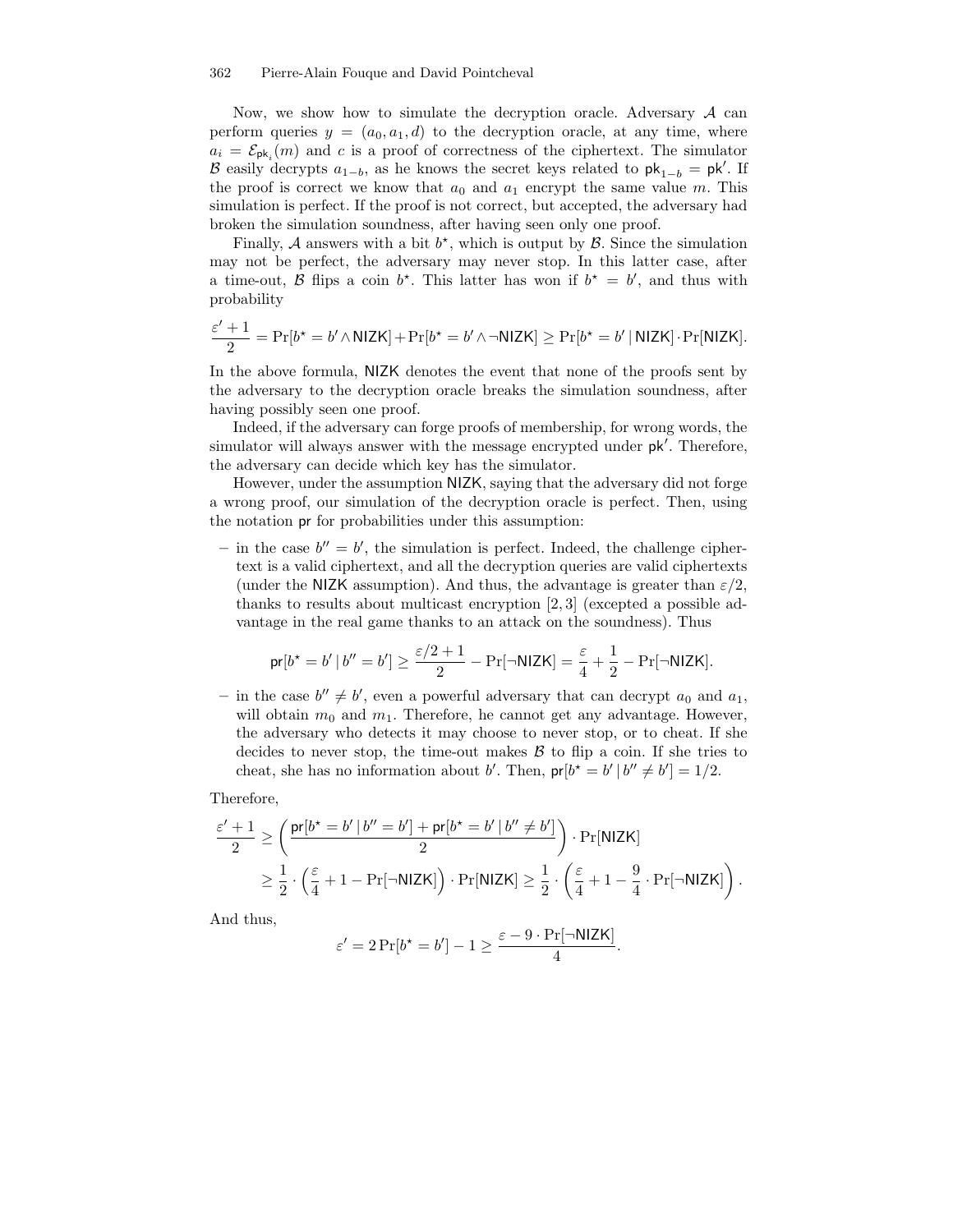In order to upper bound  $Pr[\neg NIZK]$ , we play the same game but knowing the two secret keys. Then, as soon as the adversary produces an accepted proof for an invalid word, we detect it, and thus output it. This breaks the simulation soundness with time t: Pr[¬NIZK]  $\leq$  Succ<sup>sim−nizk</sup>(t).  $\Box$ 

#### 3.5 Active Adversaries

It is clear that the proof still holds whatever the adversary is, even in the threshold setting. We provided a rigorous proof without any corruption. But if the underlying scheme already prevents IND-TCPA against passive or active adversaries, the new one even prevents IND-TCCA against the same kind of adversaries.

# 4 Examples

The first example of semantically secure cryptosystem with easy proofs of equality of plaintexts is certainly the El Gamal cryptosystem [17]. Even if more efficient threshold versions have already been proposed [48] (even in the standard model [12]), we apply the first conversion on it.

The second example will provide the first RSA-based threshold cryptosystem secure under chosen-ciphertext attacks, even against active and adaptive adversaries. It is based on the Paillier's cryptosystem [35, 19]. Another version to share Paillier cryptosystem appears in [15].

In this part, we describe the cryptosystems and we insist on the proofs of membership which are specific.

## 4.1 The El Gamal Cryptosystem

**Description of the El Gamal Cryptosystem.** Let  $p$  be a strong prime, such that  $q|p-1$  is also a large prime, and g be an element of  $\mathbb{Z}_p^*$  of order q. We thus denote by G the subgroup of  $\mathbb{Z}_p^*$  of the elements of order q. It is spanned by g. Let  $y = g^x$  be the public key corresponding to the secret key x. To encrypt a message  $M \in G$ , randomly choose  $r \in \mathbb{Z}_q$  and compute the ciphertext  $(M.y^r, g^r)$ . To decrypt a ciphertext  $a = (\alpha, \beta)$ , the receiver computes  $\alpha/\beta^x$ . It is well-known that the semantic security of El Gamal is based on the Decisional Diffie-Hellman (DDH) problem [49].

IND-CPA Threshold Version of El Gamal Cryptosystem. The secret key x is split with Shamir secret sharing scheme. Each server has a share  $sk_i$  of the secret key sk and a verification key  $vk_i = g^{sk_i}$ . To decrypt a ciphertext  $a = (\alpha, \beta)$ , each server computes a decryption share  $\beta_i = \beta^{sk_i}$ , and proves that  $\log_g \mathsf{vk}_i = \log_\beta \beta_i$ . The combiner selects a set S of  $t+1$  correct shares and computes

$$
\beta^x=\prod_{i\in S}\beta_i^{\lambda_{0,i}^S}\bmod p
$$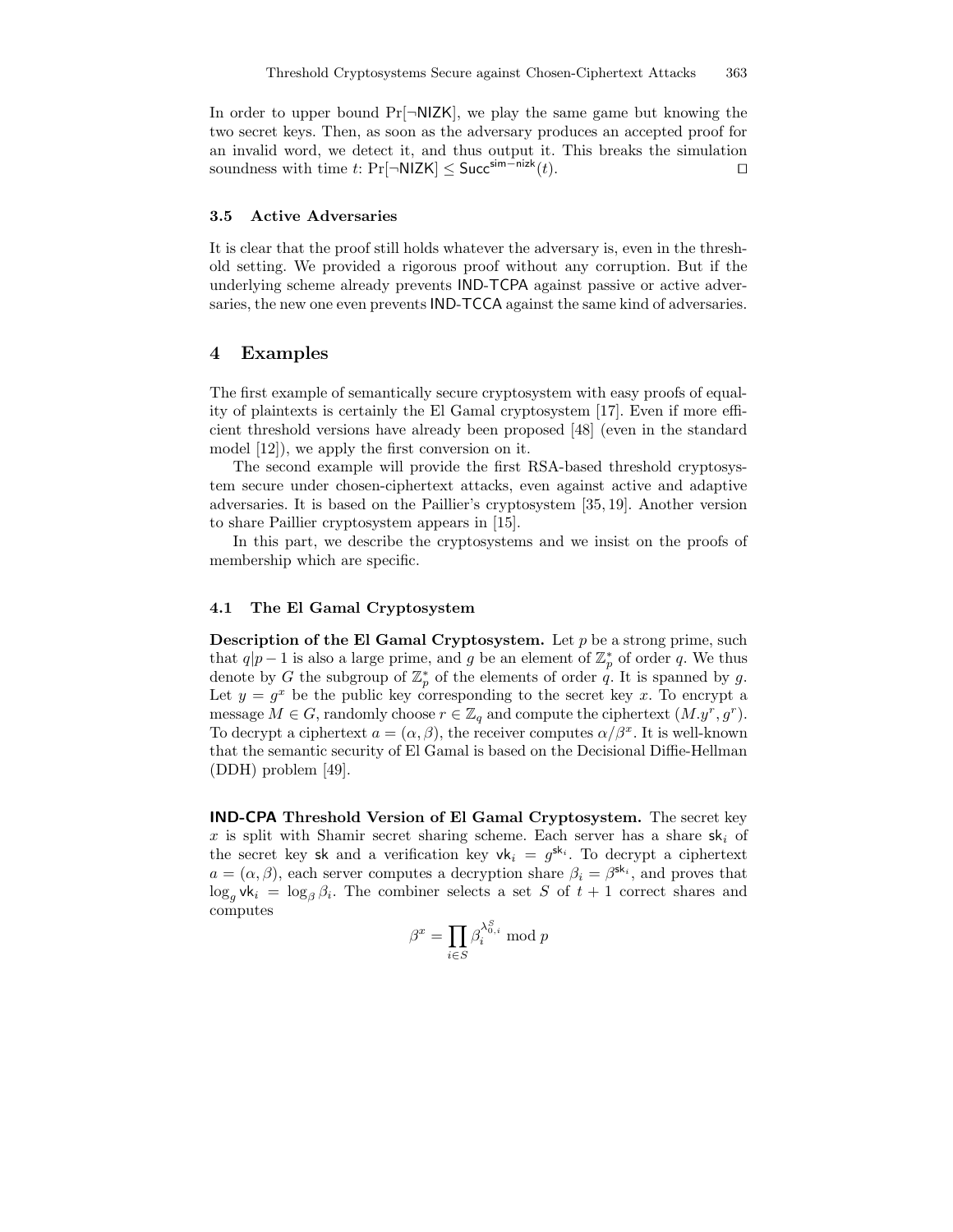#### 364 Pierre-Alain Fouque and David Pointcheval

where  $\lambda_{i,0}^S$  denote the symbol of Lagrange. Finally, the combiner computes  $\alpha/\beta^x$  mod p to recover the plaintext. One can easily show that if an adversary can break the semantic security of this cryptosystem, one can build an attacker that can break the semantic security of El Gamal, and thus the DDH assumption.

IND-CCA Threshold Version of El Gamal Cryptosystem. We can therefore apply previous twin conversion. One still gets one group  $G$ , with a generator g of prime order. Then the key generation algorithm is run twice and the public keys are  $y_0 = g^{x_0}$  and  $y_1 = g^{x_1}$ . To encrypt a message M, the sender computes  $a_0 = (M \cdot y_0^r, g^r) = (\alpha_0, \beta_0)$  and  $a_1 = (M \cdot y_1^s, g^s) = (\alpha_1, \beta_1)$ .

The proof of equality of plaintexts consists in proving the existence of r and s such that  $\beta_0 = g^r$ ,  $\beta_1 = g^s$  and  $\alpha_0/\alpha_1 = y_0^r y_1^{-s}$ .

To this aim, one chooses random  $a, b \in \mathbb{Z}_q$ , and computes  $A = g^a, B = g^b$ and  $C = y_0^a y_1^b$ . Then, one gets the random challenge  $e \in \mathbb{Z}_q$  from a hash function which is assumed to behave like a random oracle:  $e = H(g, y_0, y_1, a_0, a_1, A, B, C)$ . Eventually, one computes  $\rho = a - re \mod q$  and  $\sigma = b + se \mod q$ . This proof can be easily verified by  $A = g^{\rho} \beta_0^e$ ,  $B = g^{\sigma} \beta_1^{-e}$ , and  $C = y_0^{\rho} y_1^{\sigma} (\alpha_0/\alpha_1)^e$ , or equivalently by

$$
e = H(g, y_0, y_1, a_0, a_1, g^{\rho} \beta_0^e, g^{\sigma} \beta_1^{-e}, y_0^{\rho} y_1^{\sigma} (\alpha_0/\alpha_1)^e),
$$

where the proof consists of the tuple  $(e, \rho, \sigma)$ .

The decryption process is straightforward, using the same technique as presented above, but twice, after having checked the validity of the ciphertext.

Security Analysis. The basic threshold El Gamal cryptosystem is clearly IND-CPA. The generic conversion makes then the new proposal to be IND-TCCA, but under the condition that the above proof of equality of plaintexts is simulationsound. We thus have to prove it.

First, we have to be able to build a list Q of accepted proofs for words in and out of the language. This can easily be done, thanks to the random oracle property of H: one chooses  $\rho$ ,  $\sigma$  and  $e$  in  $\mathbb{Z}_q$ , and defines

$$
H(g,y_0,y_1,a_0,a_1,g^{\rho}\beta_0^e,g^{\sigma}\beta_1^{-e},y_0^{\rho}y_1^{\sigma}(\alpha_0/\alpha_1)^e) \leftarrow e.
$$

Now, let us assume that with access to this list of proofs, an adversary is able to forge a new proof for a wrong word  $(\mathsf{pk}_0, \mathsf{pk}_1, a_0, a_1)$ , with probability  $\nu$ , within time t. Since everything is included in the query to the random oracle  $H$ , we can apply the forking lemma [39], which claims that

**Lemma 1.** Let  $A$  be a probabilistic polynomial time Turing machine which can ask  $q_h$  queries to the random oracle, with  $q_h > 0$ . We assume that, within the time bound t, A produces, with probability  $\nu \geq 7q_h/q$ , a new accepted proof for a wrong word  $(\mathsf{pk}_0, \mathsf{pk}_1, a_0, a_1), (g, y_0, y_1, a_0, a_1; A, B; e; \rho, \sigma)$ . Then, within time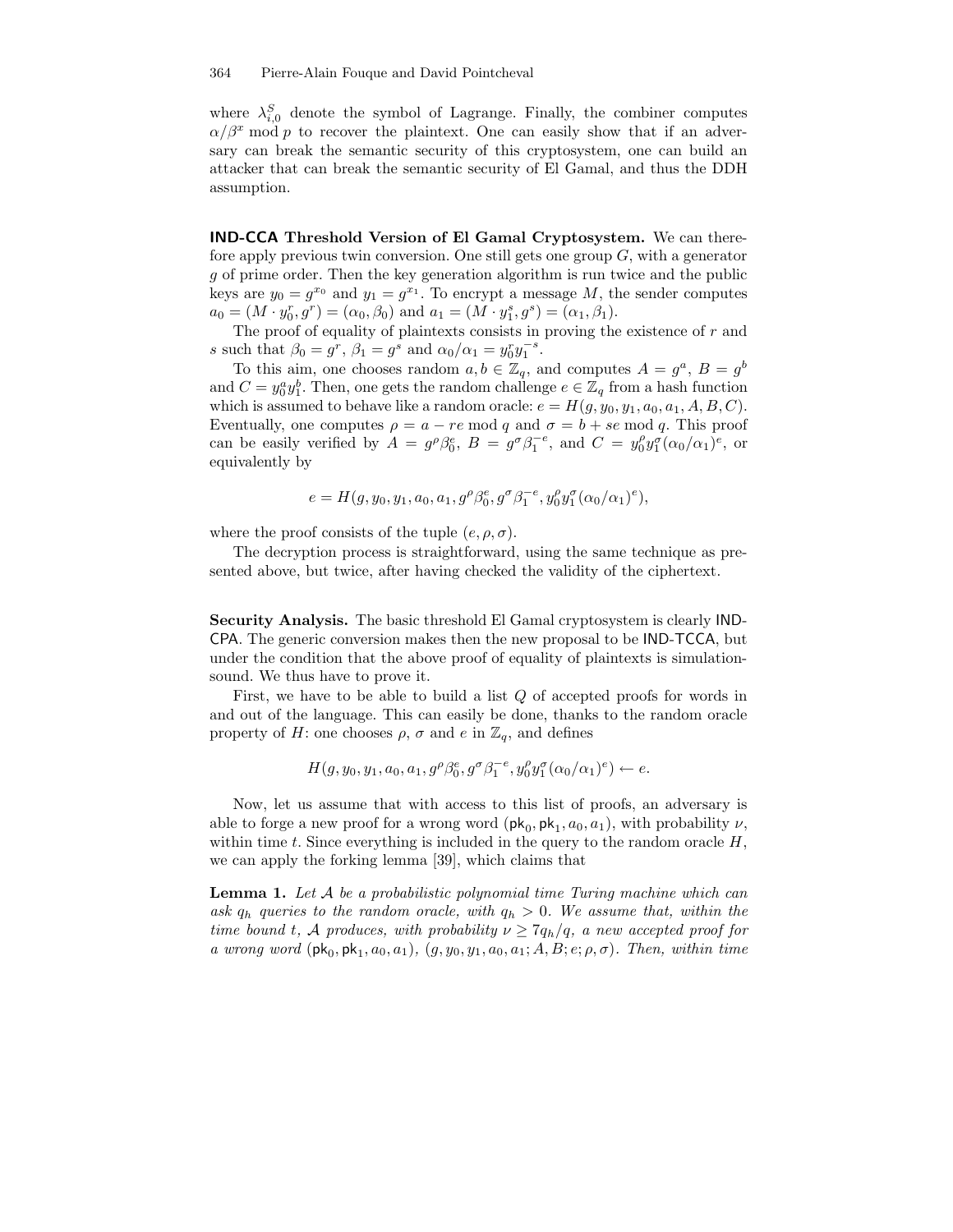$t' \leq 16q_h t/\nu$ , and with probability  $\nu' \geq 1/9$ , a replay of this machine outputs two accepted proofs of a wrong word  $(\mathsf{pk}_0, \mathsf{pk}_1, a_0, a_1)$ :

$$
(g, y_0, y_1, a_0, a_1; A, B; e_0; \rho_0, \sigma_0)
$$
 and  $(g, y_0, y_1, a_0, a_1; A, B; e_1; \rho_1, \sigma_1)$ ,

with  $e_0 \neq e_1 \mod q$ .

Let us assume that the adversary has not broken the collision intractability of  $H$ , then

$$
\begin{array}{ll}g^{\rho_{0}}\beta_{0}^{e_{0}}=g^{\rho_{1}}\beta_{0}^{e_{1}}, & g^{\sigma_{0}}\beta_{1}^{-e_{0}}=g^{\sigma_{1}}\beta_{1}^{-e_{1}}\\ y_{0}^{\rho_{0}}y_{1}^{\sigma_{0}}(\alpha_{0}/\alpha_{1})^{e_{0}}=y_{0}^{\rho_{1}}y_{1}^{\sigma_{1}}(\alpha_{0}/\alpha_{1})^{e_{1}}\\ \end{array}
$$

and thus,

$$
\beta_0 = g^{\rho}, \ \beta_1 = g^{\sigma}, \ \text{and} \ \alpha_0/\alpha_1 = y_0^{\rho}y_1^{-\sigma},
$$

where

$$
\rho = \frac{\rho_1 - \rho_0}{e_0 - e_1}
$$
 mod q, and  $\sigma = \frac{\sigma_0 - \sigma_1}{e_0 - e_1}$  mod q.

Since  $\alpha_0 = M_0 y_0^{\rho}$ , and  $\alpha_1 = M_1 y_1^{\sigma}$ , we eventually get  $M_0 = M_1$ , which means that the word is in the language, unless one has broken the collision intractability for H. But under the random oracle assumption, to get a probability greater than 1/9 to find a collision, one has to have asked more than  $\sqrt{q}/3$  queries to H, using the birthday paradox, and thus

$$
\frac{16q_h t}{\nu} \ge t' \ge \frac{\sqrt{q}}{3}\tau,
$$

where  $\tau$  is the time required for an evaluation of H. This leads to

$$
\mathsf{Succ}^{\mathsf{sim-nizk}}(t) \leq \nu \leq 48 \frac{q_h}{\sqrt{q}} \frac{t}{\tau}.
$$

This proves the soundness of the proof system. But since this lemma still holds, even for an adversary with auxiliary information (the list  $Q$ ), it furthermore proves the simulation soundness.

## 4.2 The Paillier Cryptosystem

Review of the Basic Cryptosystem. The Paillier cryptosystem is based on the properties of the Carmichael lambda function in  $\mathbb{Z}_{n^2}^*$ . We recall here the main two properties: for any  $w \in \mathbb{Z}_{n^2}^*$ ,

$$
w^{\lambda(n)} = 1 \mod n
$$
, and  $w^{n\lambda(n)} = 1 \mod n^2$ 

Let *n* be an RSA modulus  $n = pq$ , where *p* and *q* are prime integers. Let *g* be an integer of order  $n\alpha$  modulo  $n^2$ . The public key is  $pk = (n, g)$  and the secret key is  $\mathsf{sk} = \lambda(n)$ . To encrypt a message  $M \in \mathbb{Z}_n$ , randomly choose  $x \in \mathbb{Z}_n^*$  and compute the ciphertext  $c = g^M x^n \mod n^2$ . To decrypt c, compute

$$
M = \frac{L(c^{\lambda(n)} \bmod n^2)}{L(g^{\lambda(n)} \bmod n^2)} \bmod n,
$$

where the L function takes elements from the set  $\mathcal{U}_n = \{u < n^2 \mid u = 1 \mod n\}$ and computes  $L(u) = (u-1)/n$ . The semantic security is based on the difficulty to distinguish  $n<sup>th</sup>$  residues modulo  $n<sup>2</sup>$ . We refer to [35] for details.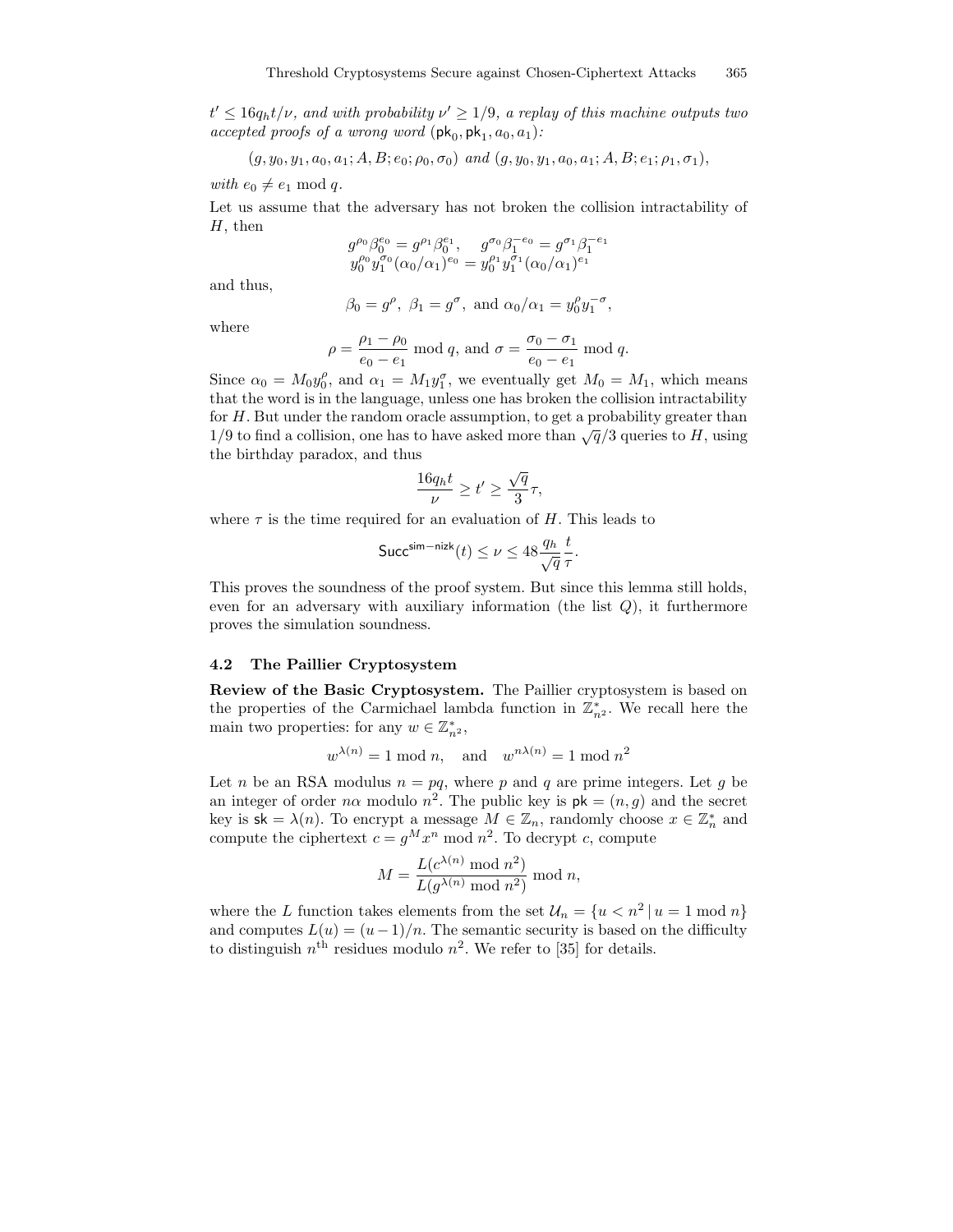IND-CPA Threshold Version of Paillier Cryptosystem. We recall that  $\Delta = \ell!$  where  $\ell$  is the number of servers.

Key Generation Algorithm. Choose an integer n, product of two safe primes  $p$ and q, such that  $p = 2p' + 1$  and  $q = 2q' + 1$  and  $gcd(n, \varphi(n)) = 1$ . One can note that the safe prime requirement can be avoided [20] using Shoup protocol [47] without using safe primes. This allows to fully share Paillier cryptosystem from the key generation protocol to the decryption process as it appears difficult to generate RSA moduli with safe prime modulus using [10]. However, for the clarity of the description we use RSA moduli with safe primes. Set  $m = p'q'$ . Let  $\beta$  be an element randomly chosen in  $\mathbb{Z}_n^*$ .

The secret key  $sk = \beta \times m$  is shared with the Shamir scheme [46] modulo  $mn.$  Let  $v$  be a square that generates with overwhelming probability the cyclic group of squares in  $\mathbb{Z}_{n^2}^*$ . The verification keys vk<sub>i</sub> are obtained with the formula  $v^{\Delta \textsf{sk}_i} \bmod n^2$ .

Encryption Algorithm. To encrypt a message M, randomly pick  $x \in \mathbb{Z}_n^*$  and compute  $c = g^M x^n \bmod n^2$ .

Partial Decryption Algorithm. The  $i<sup>th</sup>$  player  $P_i$  computes the decryption share  $c_i = c^{2\Delta s k_i}$  mod  $n^2$  using his secret share  $sk_i$ . He makes a proof of correct decryption which assures that  $c^{4\Delta}$  mod  $n^2$  and  $v^{\Delta}$  mod  $n^2$  have been raised to the same power  $sk_i$  in order to obtain  $c_i^2$  and  $vk_i$ .

Recovery Algorithm. If less than  $t + 1$  decryption shares have valid proofs of correctness the algorithm fails. Otherwise, let S be a set of  $t+1$  valid shares and compute the plaintext using the Lagrange interpolation on the exponents (which is possible since exponents are multiplied by  $\Delta = \ell!$ , and thus no modular root extraction is required.)

In [19], they proved the following theorem.

Theorem 2. Under the decisional composite residuosity assumption and in the random oracle model, the threshold version of Paillier cryptosystem is IND-TCPA against active but non-adaptive adversaries.

Even if their definition of threshold security (the partial decryption oracles behavior) is not the same, the security result still holds within our model.

IND-CCA Threshold Version of Paillier Cryptosystem. We can therefore apply previous twin conversion.

Key Generation Algorithm. Choose, for  $j = 0, 1$ , an integer  $n_j$ , product of two safe primes  $p_j$  and  $q_j$ . Set  $m_j = (p_j-1)(q_j-1)/4$ . Let  $\beta_j$  be an element randomly chosen in  $\mathbb{Z}_{n_j}^*$ .

The secret keys  $\mathsf{sk}_j = \beta_j \times m_j$  are shared with the Shamir scheme [46] modulo  $m_j n_j$ . Let  $v_j$  be a square that generates all the cyclic group of squares in  $\mathbb{Z}_{n_j^2}^*$ . The verification keys  $\mathsf{vk}_{i,j}$  are obtained with the formula  $v_j^{\Delta \mathsf{sk}_{i,j}}$  mod  $n_j^2$ .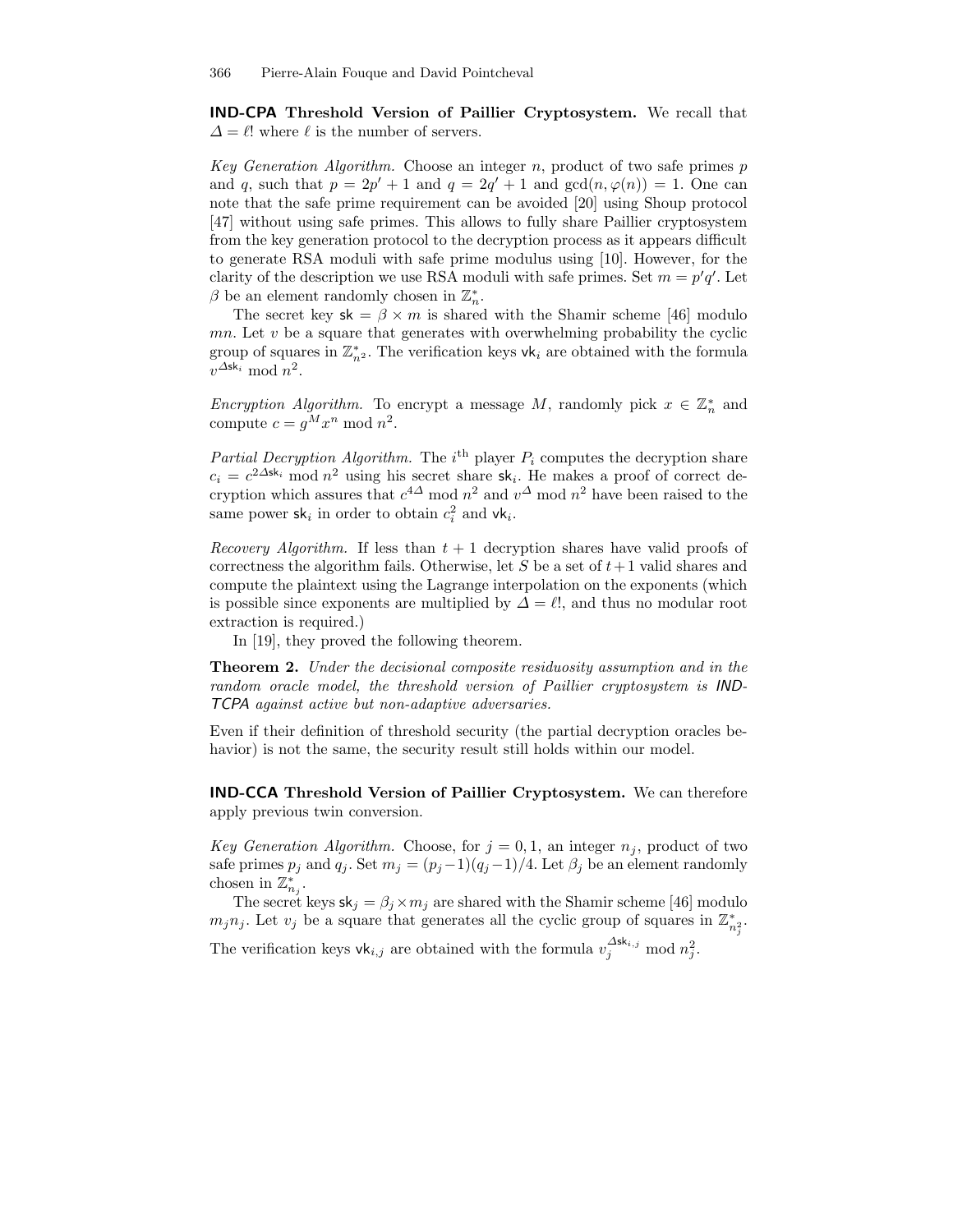Encryption Algorithm. To encrypt a message M, randomly pick  $x_j \in \mathbb{Z}_{n_j}^*$  and compute  $a_j = g_j^M x_j^{n_j} \mod n_j^2$ . Furthermore compute a proof that  $a_0$  and  $a_1$ encrypt the same value: Let r be a randomly chosen element in  $[0, A]$ , and random elements  $\alpha_j \in \mathbb{Z}_{n_j}^*$ . Compute  $y_j = g_j^r \alpha_j^{n_j} \mod n_j^2$ . Let e be the hash value  $H(g_0, g_1, a_0, a_1, y_0, y_1)$  where H is a hash function which outputs values in the range [0, B[. Then, compute  $z = r + e \times M$ ,  $u_j = \alpha_j x_j^e \mod n_j$  A proof of equality is the tuple

$$
(e,z,u_0,u_1)\in[0,B[\times[0,A[\times\mathbb{Z}_{n_1}^*\times\mathbb{Z}_{n_2}^*
$$

It is checked by the equation

$$
e=H(g_0,g_1,a_0,a_1,g_0^zu_0^{n_0}/a_0^e \bmod n_0^2, g_1^zu_1^{n_1}/a_1^e \bmod n_1^2)
$$

The decryption process is the same as in [19]. Furthermore, the above proof can be shown to be simulation-sound, using the same technique as for the El Gamal scheme, thanks to the forking lemma [39].

It is amazing to note that the Generic Conversion of Paillier cryptosystem keeps the homomorphic properties, namely that  $\mathcal{E}(M_1 + M_2) \equiv \mathcal{E}(M_1) \times \mathcal{E}(M_2)$ and  $\mathcal{E}(M)^k \equiv \mathcal{E}(kM)$ . For example, in voting scheme, such as [15, 1], the authority can check the universally checkable proofs of validity of ciphertext and compute the tally. However, the result will no longer be a ciphertext that withstands CCA.

# 5 Conclusion

In this paper we have constructed generic conversions to threshold cryptosystems secure against chosen-ciphertext attacks from any cryptosystems secure against CPA. We have proposed the first version of threshold cryptosystems CCA-secure which rely on the factorization problem. A new version of Paillier cryptosystem based on a new assumption related to RSA appears in [13]. By applying our techniques, one can also share this cryptosystem under their new assumption. This provides the second threshold cryptosystem secure under CCA based on RSA.

However, as it is noted in [48], it appears to be difficult to share RSA. It seems even difficult to share OAEP-RSA without redundancy, which is a cryptosystem which achieves **IND-CPA**, but in the random oracle model. Indeed, the proof of membership appears to be odd and not practical.

Acknowledgement. We would like to thank Masayuki Abe for fruitful discussions.

## References

1. O. Baudron, P.A. Fouque, D. Pointcheval, G. Poupard, and J. Stern. Practical Multi-Candidate Election System. In PODC '01. ACM, 2001.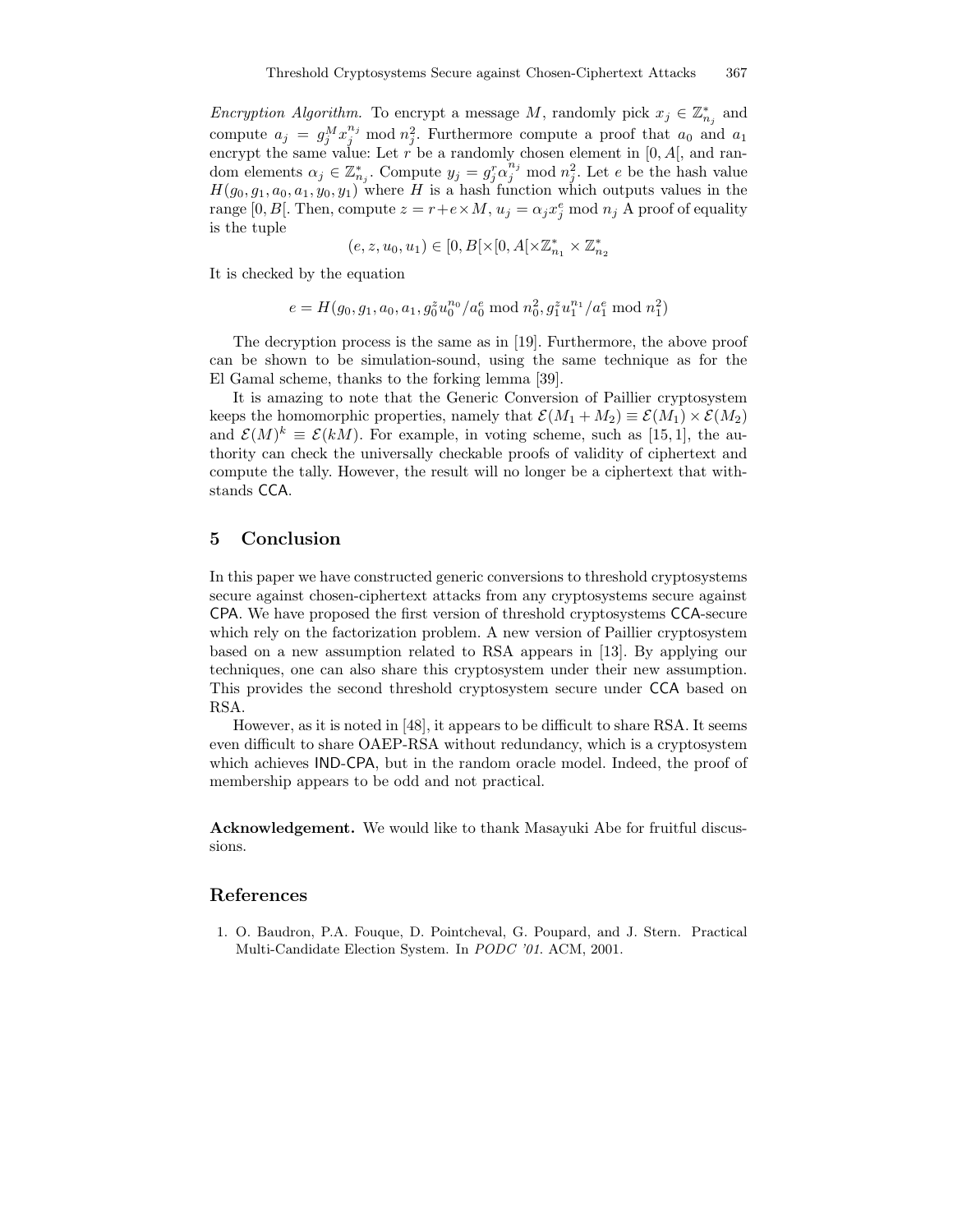- 368 Pierre-Alain Fouque and David Pointcheval
- 2. O. Baudron, D. Pointcheval, and J. Stern. Extended Notions of Security for Multicast Public Key Cryptosystems. In Proc. of the 27th ICALP, LNCS 1853, pages 499–511. Springer-Verlag, Berlin, 2000.
- 3. M. Bellare, A. Boldyreva, and S. Micali. Public-key Encryption in a Multi-User Setting: Security Proofs and Improvements. In Eurocrypt '2000, LNCS 1807, pages 259–274. Springer-Verlag, Berlin, 2000.
- 4. M. Bellare, A. Desai, D. Pointcheval, and P. Rogaway. Relations among Notions of Security for Public-Key Encryption Schemes. In Crypto '98, LNCS 1462, pages 26–45. Springer-Verlag, Berlin, 1998.
- 5. M. Bellare, M. Fischlin, S. Goldwasser, and S. Micali. Identification Protocols Secure against Reset Attacks. In Eurocrypt '2001, LNCS 2045, pages 495–511. Springer-Verlag, Berlin, 2001.
- 6. M. Bellare and P. Rogaway. Random Oracles Are Practical: a Paradigm for Designing Efficient Protocols. In Proc. of the 1st CCS, pages 62–73. ACM Press, New York, 1993.
- 7. M. Bellare and P. Rogaway. Optimal Asymmetric Encryption How to Encrypt with RSA. In *Eurocrypt '94*, LNCS 950, pages 92–111. Springer-Verlag, Berlin, 1995.
- 8. M. Blum, P. Feldman, and S. Micali. Non-Interactive Zero-Knowledge and its Applications. In Proc. of the 20th STOC, pages 103–112. ACM Press, New York, 1988.
- 9. M. Blum, P. Feldman, and S. Micali. Proving Security against Chosen-Ciphertext Attacks. In Crypto '88, LNCS 403, pages 256–268. Springer-Verlag, Berlin, 1989.
- 10. D. Boneh and M. Franklin. Efficient Generation of Shared RSA Keys. In Crypto '97, LNCS 1294, pages 425–439. Springer-Verlag, Berlin, 1997.
- 11. R. Canetti, I. Damgård, S. Dziembowski, Y. Ishai, and T. Malkin. On Adaptive vs. Non-adaptive Security of Multiparty Protocols. In Eurocrypt '2001, LNCS 2045, pages 262–279. Springer-Verlag, Berlin, 2001.
- 12. R. Canetti and S. Goldwasser. An Efficient Threshold PKC Secure Against Adaptive CCA. In Eurocrypt '99, LNCS 1592, pages 90–106. Springer-Verlag, Berlin, 1999.
- 13. D. Catalano, R. Gennaro, N. Howgrave-Graham, and P. Q. Nguyen. Paillier's Cryptosystem Revisited. In ACM CCS '2001, ACM Press, 2001.
- 14. R. Cramer and V. Shoup. A Practical Public Key Cryptosystem Provably Secure against Adaptive Chosen Ciphertext Attack. In Crypto '98, LNCS 1462, pages 13–25. Springer-Verlag, Berlin, 1998.
- 15. I. Damgård and M. Jurik. A Generalisation, a Simplification and Some Applications of Paillier's Probabilistic Public-Key System. In PKC '2001, LNCS 1992, pages 119–137. Springer-Verlag, Berlin, 2001.
- 16. D. Dolev, C. Dwork, and M. Naor. Non-Malleable Cryptography. SIAM Journal on Computing, 30(2):391–437, 2000.
- 17. T. El Gamal. A Public Key Cryptosystem and a Signature Scheme Based on Discrete Logarithms. IEEE Transactions on Information Theory, IT–31(4):469– 472, July 1985.
- 18. A. Fiat and A. Shamir. How to Prove Yourself: Practical Solutions of Identification and Signature Problems. In Crypto '86, LNCS 263, pages 186–194. Springer-Verlag, Berlin, 1987.
- 19. P. A. Fouque, G. Poupard, and J. Stern. Sharing Decryption in the Context of Voting or Lotteries. In Financial Cryptography '2000, LNCS. Springer-Verlag, Berlin, 2000.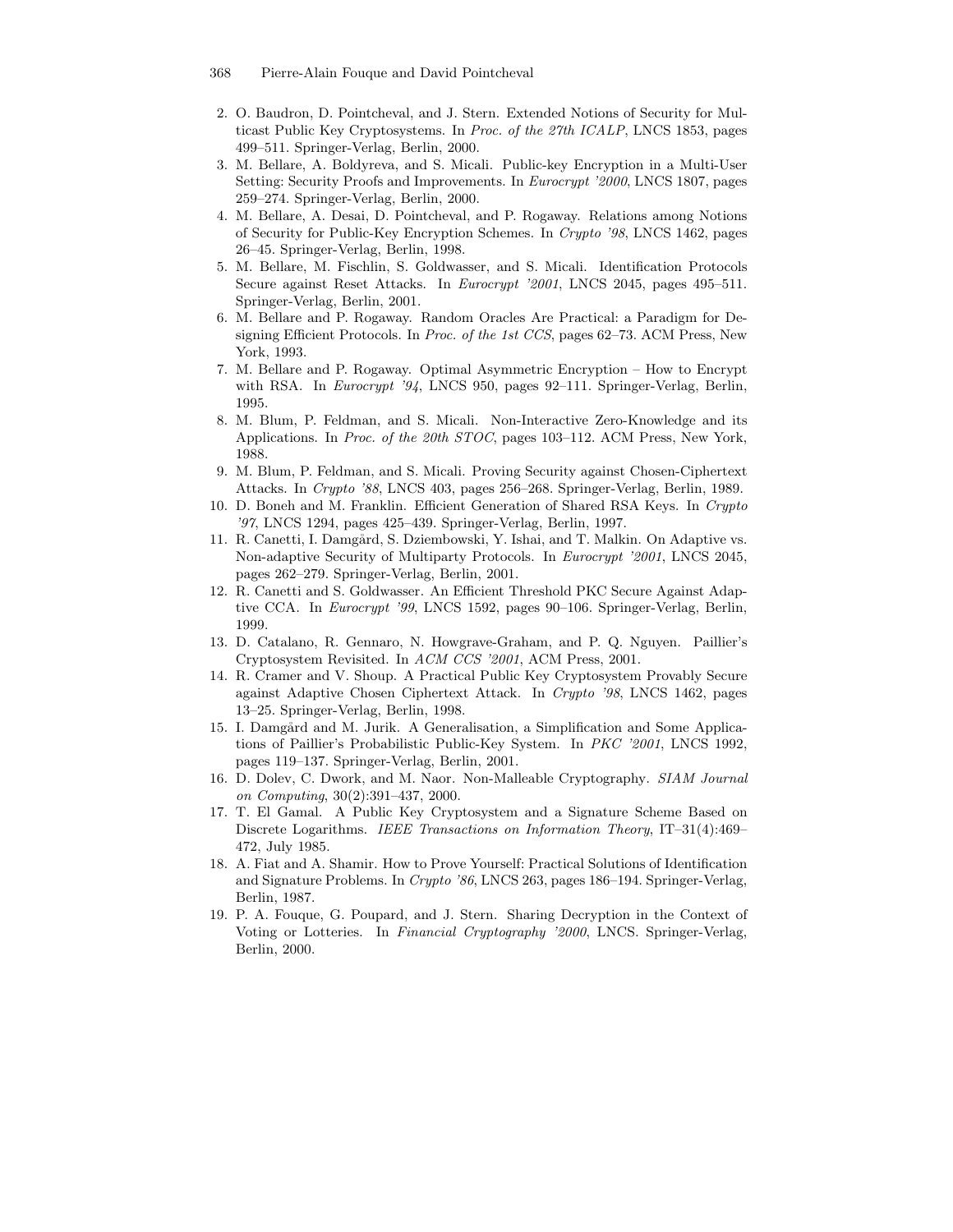- 20. P. A. Fouque and J. Stern. Fully Distributed Threshold RSA under Standard Assumptions. In Asiacrypt '2001, LNCS, Springer-Verlag, Berlin, 2001.
- 21. P. A. Fouque and J. Stern. One Round Threshold Discrete-Log Key Generation without Private Channels. In PKC '2001, LNCS 1992, pages 300–316. Springer-Verlag, Berlin, 2001.
- 22. Y. Frankel, P. Gemmel, Ph. MacKenzie, and M. Yung. Optimal-Resilience Proactive Public-Key Cryptosystems. In Proc. of the 38th FOCS, pages 384–393. IEEE, New York, 1997.
- 23. Y. Frankel, P. Gemmell, and M. Yung. Witness Based Cryptographic Program Checking and Robust Function Sharing. In Proc. of the 28th STOC, pages 499– 508. ACM Press, New York, 1996.
- 24. Y. Frankel, P. MacKenzie, and M. Yung. Robust Efficient Distributed RSA Key Generation. In Proc. of the 30th STOC, pages 663–672. ACM Press, New York, 1998.
- 25. E. Fujisaki and T. Okamoto. Secure Integration of Asymmetric and Symmetric Encryption Schemes. In Crypto '99, LNCS 1666, pages 537–554. Springer-Verlag, Berlin, 1999.
- 26. E. Fujisaki and T. Okamoto. How to Enhance the Security of Public-Key Encryption at Minimum Cost. IEICE Transaction of Fundamentals of Electronic Communications and Computer Science, E83-A(1):24–32, January 2000.
- 27. E. Fujisaki, T. Okamoto, D. Pointcheval, and J. Stern. RSA–OAEP is Secure under the RSA Assumption. In Crypto '2001, LNCS. Springer-Verlag, Berlin, 2001.
- 28. R. Gennaro, S. Jarecki, H. Krawczyk, and T. Rabin. Robust and Efficient Sharing of RSA Functions. In Crypto '96, LNCS 1109, pages 157–172. Springer-Verlag, Berlin, 1996.
- 29. R. Gennaro, S. Jarecki, H. Krawczyk, and T. Rabin. Robust Threshold DSS Signatures. In Eurocrypt '96, LNCS 1070, pages 425–438. Springer-Verlag, Berlin, 1996.
- 30. R. Gennaro, S. Jarecki, H. Krawczyk, and T. Rabin. Secure Distributed Key Generation for Discrete-Log Based Cryptosystems. In Eurocrypt '99, LNCS 1592, pages 295–310. Springer-Verlag, Berlin, 1999.
- 31. S. Goldwasser and S. Micali. Probabilistic Encryption. Journal of Computer and System Sciences, 28:270–299, 1984.
- 32. C.H. Lim and P.J. Lee. Another Method for Attaining Security Against Adaptively Chosen Ciphertext Attacks. In Crypto '93, LNCS 773, pages 287–296. Springer-Verlag, Berlin, 1994.
- 33. M. Naor and M. Yung. Public-Key Cryptosystems Provably Secure against Chosen Ciphertext Attacks. In Proc. of the 22nd STOC, pages 427–437. ACM Press, New York, 1990.
- 34. T. Okamoto and D. Pointcheval. REACT: Rapid Enhanced-security Asymmetric Cryptosystem Transform. In  $CT - RSA$  '2001, LNCS 2020, pages 159–175. Springer-Verlag, Berlin, 2001.
- 35. P. Paillier. Public-Key Cryptosystems Based on Discrete Logarithms Residues. In Eurocrypt '99, LNCS 1592, pages 223–238. Springer-Verlag, Berlin, 1999.
- 36. P. Paillier and D. Pointcheval. Efficient Public-Key Cryptosystems Provably Secure against Active Adversaries. In Asiacrypt '99, LNCS 1716, pages 165–179. Springer-Verlag, Berlin, 1999.
- 37. T. Pedersen. A Threshold Cryptosystem without a Trusted Party. In Eurocrypt '91, LNCS 547, pages 522–526. Springer-Verlag, Berlin, 1992.
- 38. D. Pointcheval. Chosen-Ciphertext Security for any One-Way Cryptosystem. In PKC '2000, LNCS 1751, pages 129–146. Springer-Verlag, Berlin, 2000.